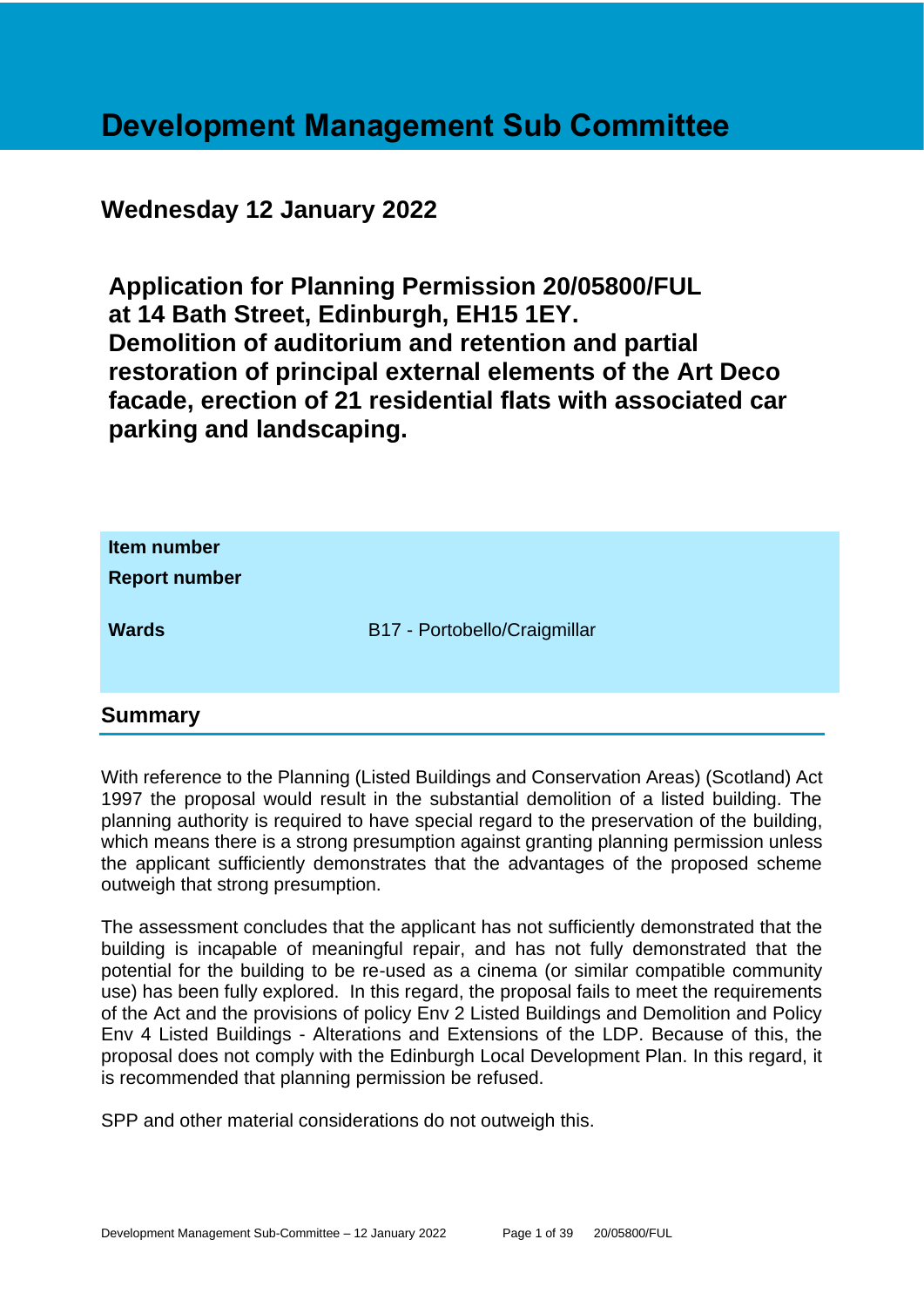## **Links**

| <b>Policies and guidance for</b> | SPP, HEPS, LDPP, LDES01, LDES03, LDES04,     |
|----------------------------------|----------------------------------------------|
| this application                 | LDES05, LDES06, LDES07, LEN02, LEN03, LEN04, |
|                                  | LEN05, LEN06, LEN12, LEN20, LEN21, LEN22,    |
|                                  | LHOU01, LHOU03, LHOU05, LTRA02, LHOU06,      |
|                                  | LTRA02, LTRA03, CRPPOR, NSG, NSGD02,         |
|                                  | NSLBCA.                                      |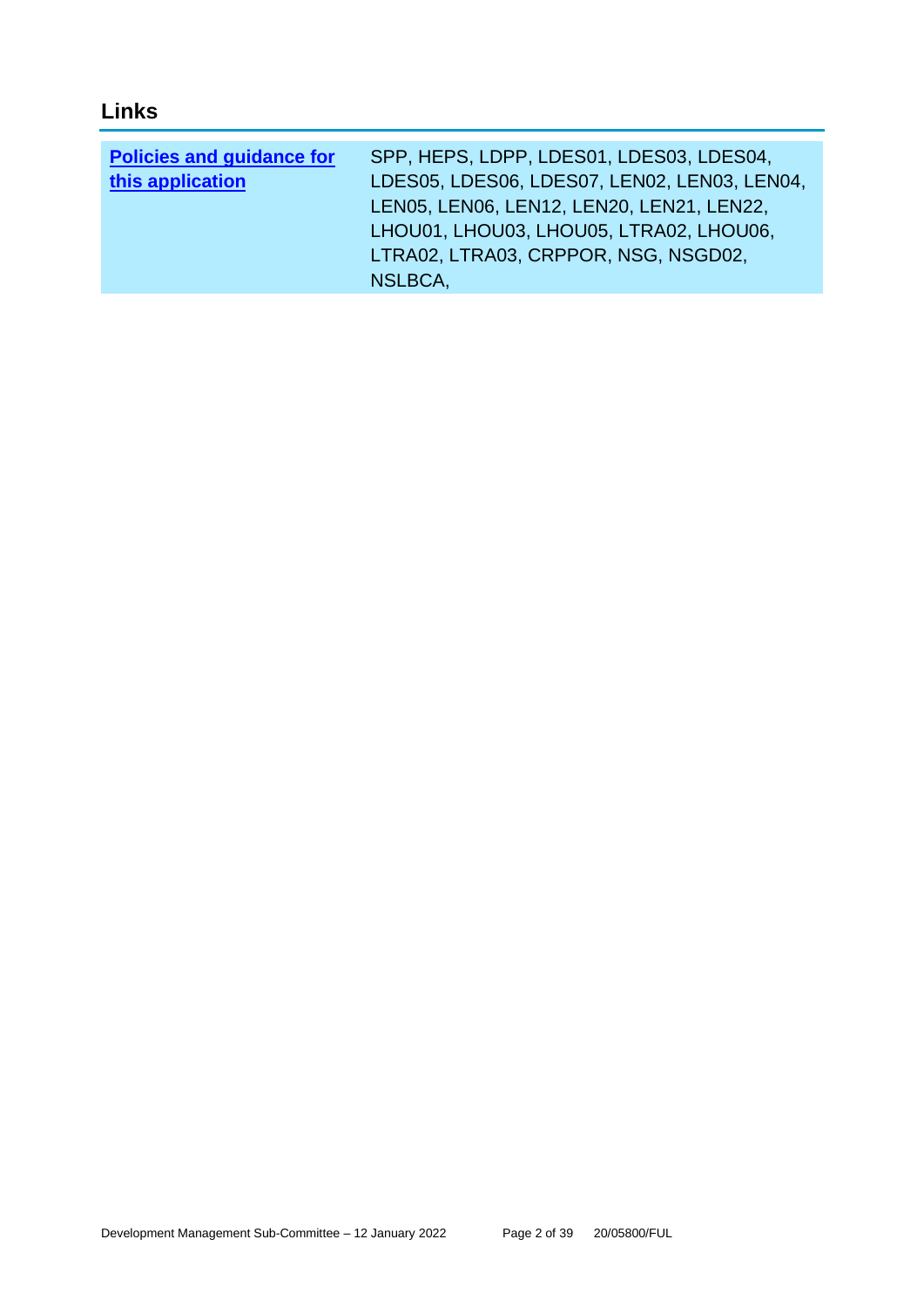# **Report**

**Application for Planning Permission 20/05800/FUL at 14 Bath Street, Edinburgh, EH15 1EY. Demolition of auditorium and retention and partial restoration of principal external elements of the Art Deco facade, erection of 21 residential flats with associated car parking and landscaping.**

## **Recommendations**

**1.1** It is recommended that this application be Refused for the reasons below.

## **Background**

#### **2.1 Site description**

The property is a vacant former cinema, last serving as a bingo hall and is located on Bath Street, the main approach road to Portobello beach from Portobello High Street.

The existing building was designed in 1938 by Thomas Bowhill Gibson and opened in March 1939 but not fully completed until during or slightly after the Second World War. Although intended to look like a solid concrete structure, it is brick-built, with a thin rendered cement skin, standing on a concealed timber frame. The frontage has several added outer layers over the original frontage. The frontage has been stripped of all its original projecting glazed features, and its central tower has been truncated, giving a much lower and flatter form than that originally built. Internally the front section contains the entrance lobby, stairs and projection room, but these areas have been stripped of most original features.

The rear section of the building contains the auditorium area. Externally this section of the building is a simple rendered brick box with a corrugated asbestos roof. Steel uprights (paired C-sections) are visibly expressed as thin "pilasters". Brickwork is only half a brick thick here, despite the building's height, and it is not structurally connected to the steel uprights. Steelwork is corroded through where it connects to ground level. It is noted that the outer render contains layers of asbestos.

Internally, the currently accessible lower auditorium is plain and relatively featureless. The seating has been removed and a false ceiling has been added to the space, and above this it is noted that the original form and ornamentation remains substantially intact. The entire upper balcony retains its original form and structure but is lacking ceiling and has the access to it blocked. It is noted that the original ornamentation where present contains a proportion of asbestos fibre, rather than being pure plaster.

The building is listed category C, dated 12 December 1974 (reference number: 26818).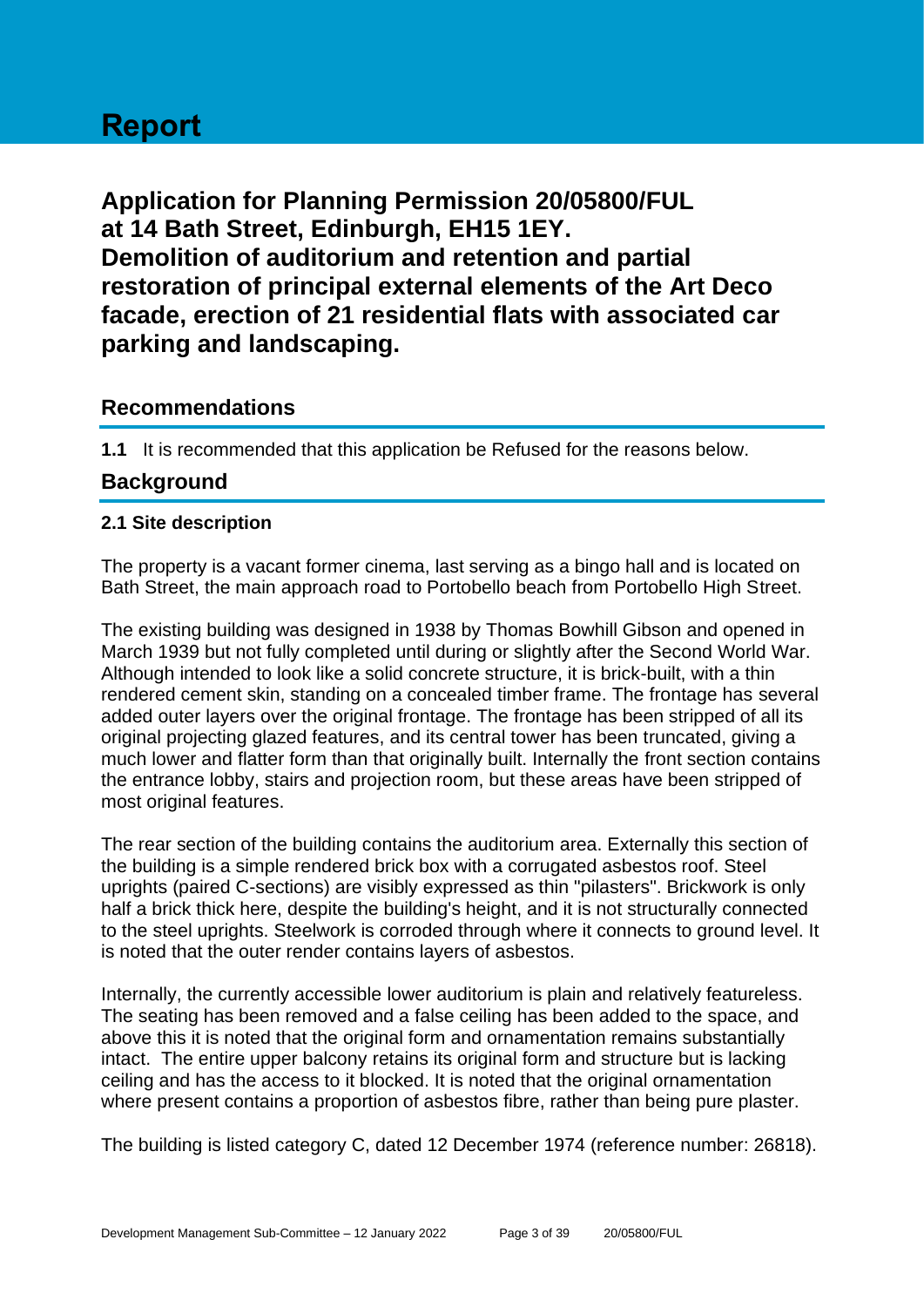The front elevation of the building faces onto Bath Street, facing onto one and two storey properties, currently in use for residential/ commercial purposes. No. 17 Bath Street directly opposite the application site is a Category C listed property. On its west side the cinema abuts a substantial five storey Victorian tenement, rising higher than the current cinema building.

Bath Street as a whole is varied in character, with buildings dating from 1810 to contemporary, and with scales varying from one storey to five storeys. There are several listed properties located on the street. The carriageway is narrow, and although a two-way street, parking on each side restricts car movements to a single car travelling in one direction at any given time.

The rear and side gable of the building faces onto Mentone Terrace, which is a residential street characterised by a mix of cottage style and traditional tenemental housing. A row of two and half storeys of cottages-style villas (Nos. 1 to 5 Mentone Avenue) faces onto the south-west (gable) elevation of the building. Nos 1 to 5 Mentone Avenue are category C listed (listed building reference LB26831). To the rear of the site the street is cottage-like in character on its western side, and more tenemental in character on the east and to the north.

The site contains three mature trees along its eastern edge onto Mentone Terrace, but is otherwise hard surfaced.

This application site is located within the Portobello Conservation Area.

#### **2.2 Site History**

20 July 2016 - Planning application refused for demolition of existing listed bingo hall, erection of a residential redevelopment comprising 21 flatted dwellings including associated parking / garaging and garden grounds (application reference 16/02052/FUL).

20 July 2016 - Listed building consent refused for demolition of existing listed bingo hall, erection of a residential redevelopment comprising 21 flatted dwellings including associated parking / garaging and garden grounds (application reference 16/02052/LBC).

18 October 2018 - Planning application refused and appeal dismissed for the retention of principal facade of former cinema building (including partial restoration of missing elements) and the erection of a residential building comprising 20 flatted dwellings including garages, car parking and associated landscaping (application reference 16/06447/FUL).

18 October 2018 - Listed building consent refused and appeal dismissed for the retention of principal facade of former cinema building (including partial restoration of missing elements) and the erection of a residential building comprising 20 flatted dwellings including garages, car parking and associated landscaping (application reference 16/06449/LBC).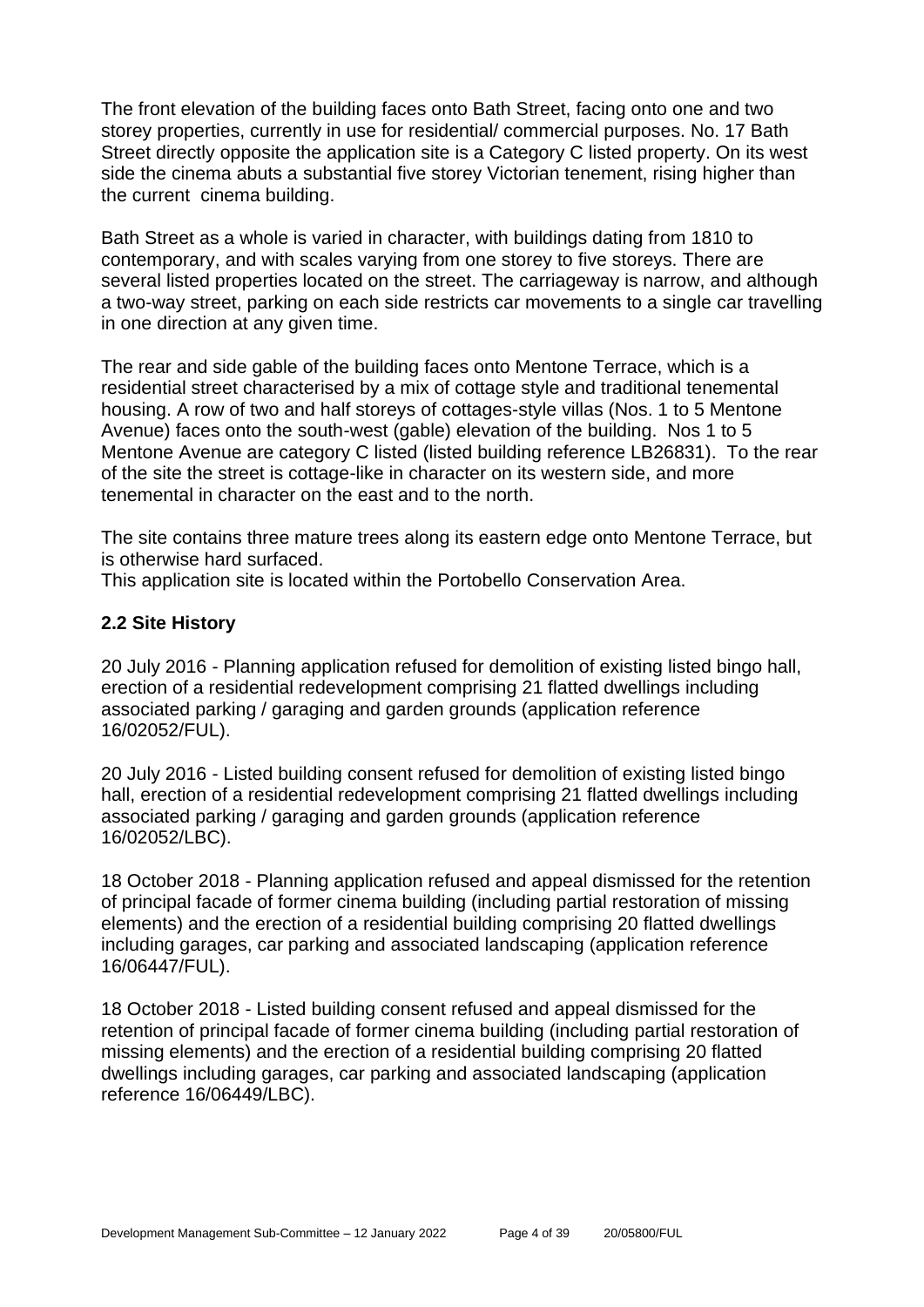Under Consideration - Listed building consent application for demolition of auditorium and retention and partial restoration of principal external elements of the Art Deco facade, erection of 21 residential flats with associated car parking and landscaping. (application reference 20/05799/LBC).

## **Main report**

#### **3.1 Description of the Proposal**

The proposal is for the substantial demolition of the listed building and redevelopment to form a residential building. Demolition will remove the entire rear auditorium. The principle elevation to Bath Street, including the continuous west and east wings will be retained and partly restored, with the addition of some new architectural detailing. The redevelopment will create a new rear form, which will combine with the retained frontage section to create a residential development to include 20 flats. A new lift enclosure will be formed on the principle front elevation.

The proposed accommodation will include three one bedroom flats, 14 two-bedroom flats and three three-bedroom flats. The three flats at ground floor level will be accessed via individual main doors. Nine of the flats on floors one to five will have private outdoor terraces or balconies.

To the rear of retained principle elevation, the auditorium will be replaced by a sixstorey building. This will occupy a smaller footprint than the existing building and will have a cubist architectural style. The building form will step up, meaning that the fifth floor is located to the rear of the building. The fourth storey will also be set back from the form of the original building frontage in part, with private terraces provided overlooking Bath Street.

Six garages will be provided adjoining the rear of the building, adjacent to the proposed parking area.

The outer skin of rendered wooden boards that were added to the front elevation of the building will be removed. This will be replaced with a stable insulated metal cladding system, which will be smooth rendered in an ivory colour to match the existing finish. The frontage will be largely restored to its original profile, with the reinstatement of lost glazed features and the central art-deco style feature pinnacle, which was previously removed.

Additional glazing will be added to the front elevation, some in a style to match the reinstated glazing on the central pinnacle, and some in an alternative style. The glazing pattern on the fourth floor's front elevation will be distinct from the rest of the frontage, comprising floor to ceiling glazing. Further architectural detailing will be added at the fifth floor level in the form of blue ceramic wall tiles on a rainscreen cladding system.

A glazed lift enclosure will be added to the front elevation. This will be finished with a dark grey powder coated aluminium double glazed window system with a fenestration pattern in the style of the original illuminated advertising tower that previously formed part of the buildings principle elevation but has since been removed.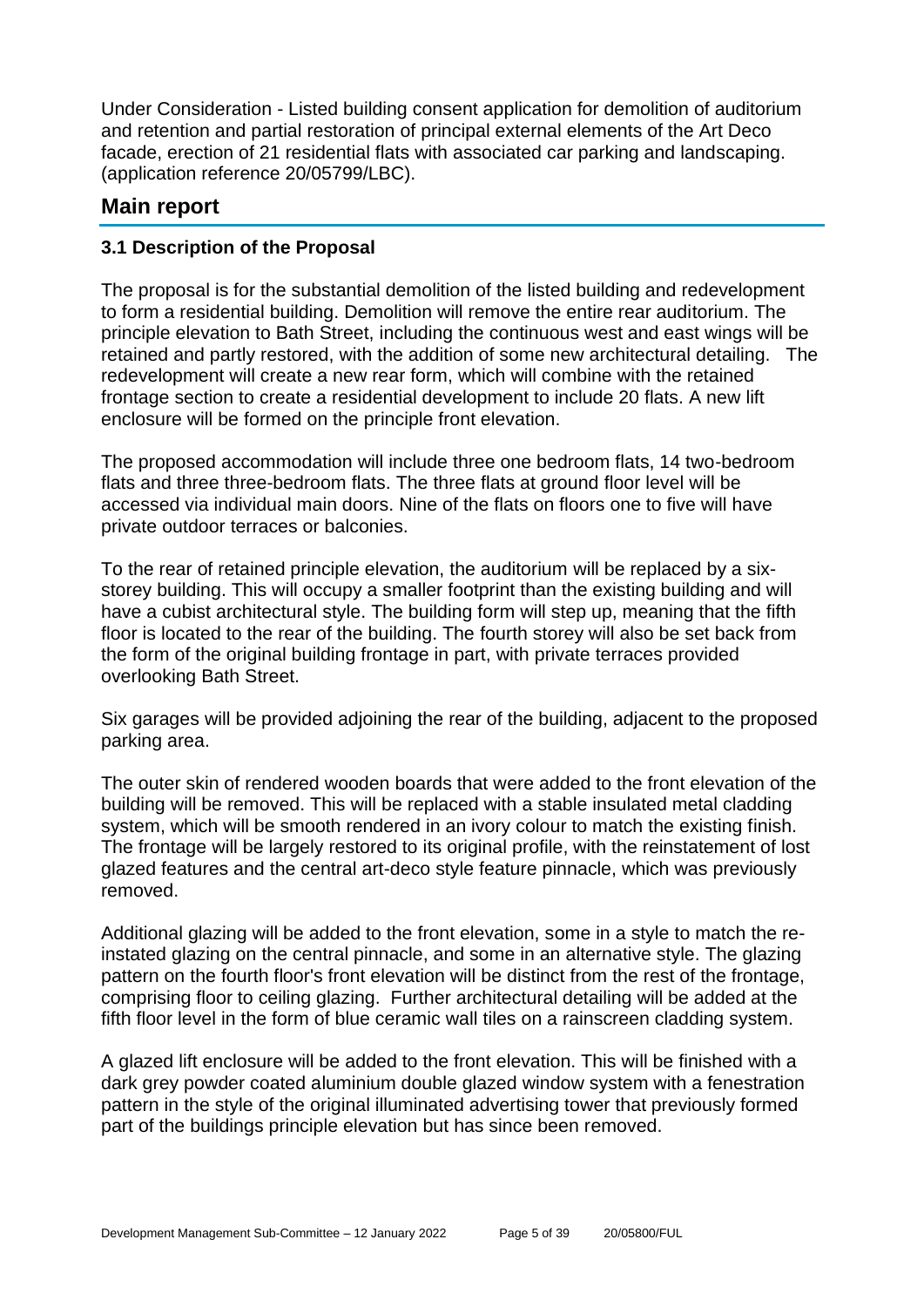A glazed period style fan canopy will be added to the front elevation to replace the current utilitarian canopy, which was a later addition to the original building. Art deco style porches will also be added to the main door apartments on the front elevation.

Windows and doors will be double glazed and have a dark grey powdered aluminium finish. Rainwater goods will be coloured dark grey. Balconies and terraces will have frameless clear glass finish with bronze handrails.

A lift will be included within the building to provide access to all floors and a level entrance for disabled access will be provided on the south gable elevation.

Open space is provided around the front and side elevations of the building. No details of the proposed landscaping strategy have been provided.

Vehicular access into the site will be taken via an improved access point on Mentone Avenue. This will require the removal of one tree.

Land to the rear of the building is identified for car parking. 21 car parking spaces are provided within the design. This includes six parking spaces in garages. No dedicated cycle parking has been provided within the scheme.

A bin store area is provided to the front of the building, on the corner of Bath Street and Mentone Avenue.

The entrance steps to the main lobby of the building on Bath Street will be retained and a new boundary wall will be provided around the perimeter of the site.

The following documents have been provided in support of the application;

- − Applicant's statement;
- − Scheme design details;
- − Design and Access Statement;
- − Report of Findings of Intrusive Structural Investigations (16 December 2020) (it is noted that the author's signature endorsing this report was subsequently removed at their request);
- − Structural Condition Report (29 March 2021); and
- − Peer Review Report of Remedial Proposals (13 May 2021).

#### **3.2 Determining Issues**

Due to its proximity to listed buildings and being within a conservation area, the proposed development requires to be assessed against Sections 59 and 64 of the Planning (Listed Buildings and Conservation Areas) (Scotland) Act 1997 (the "1997 Heritage Act"). This report will first consider:

a) In terms of Section 59 there is a strong presumption against granting planning permission for development which would harm a listed building or its setting. If engaged, the presumption can only be rebutted if the advantages of the scheme in the proposed location are sufficient to outweigh that strong presumption.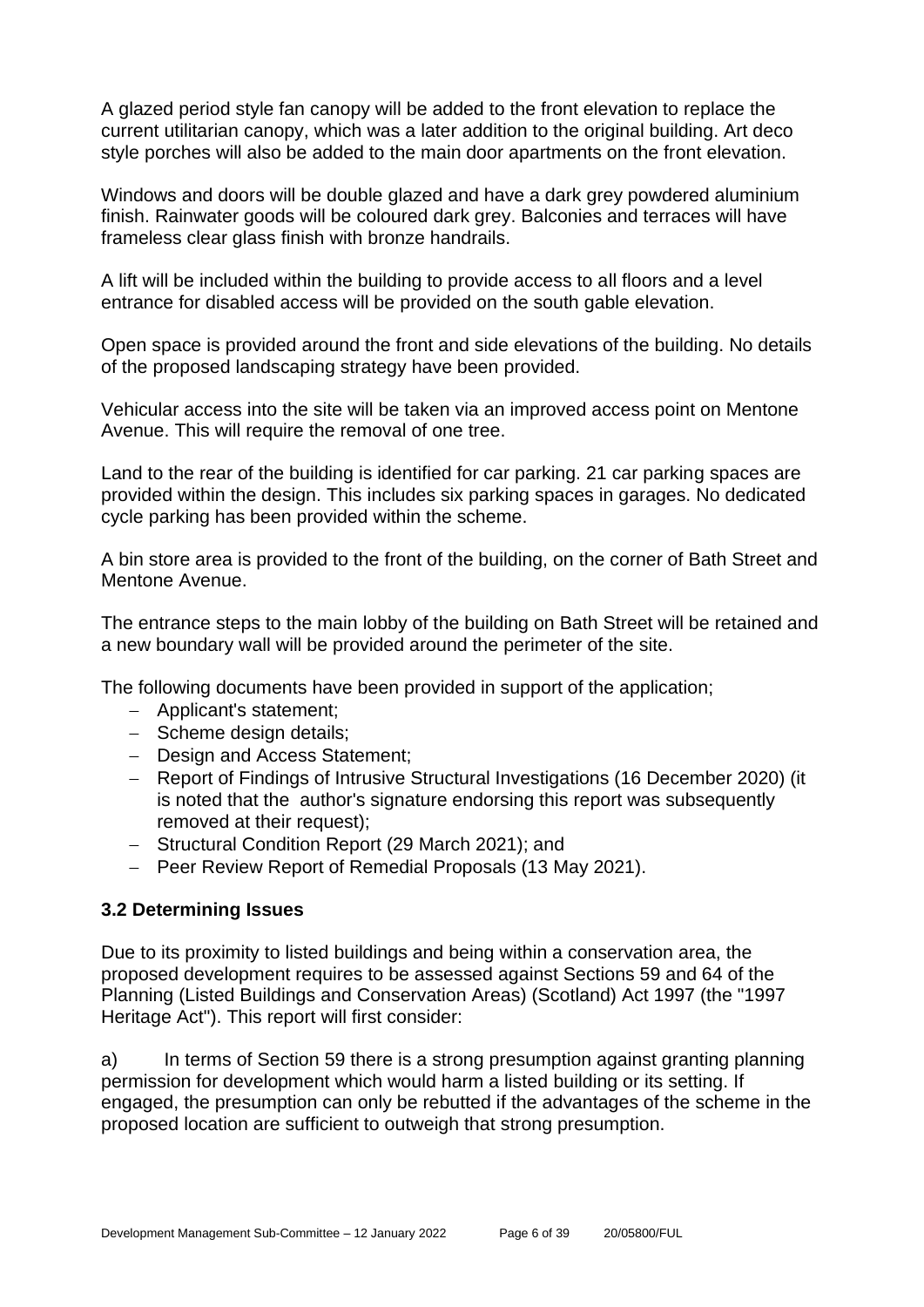b) In terms of Section 64 there is a strong presumption against granting planning permission for development which would conflict with the objective of preserving or enhancing the character or appearance of the conservation area. If engaged, the presumption can only be rebutted if the advantages of the scheme in the proposed location are sufficient to outweigh that strong presumption.

If the Development complies with Sections 59 and 64 of the 1997 Heritage Act, this report will then consider the proposed development under Sections 25 and 37 of the Town and Country Planning (Scotland) Act 1997 (the 1997 Act).

If the proposal is in accordance with the development plan the determination should be to grant planning permission unless material considerations indicate otherwise?

If the proposal is not in accordance with the development plan the determination should be refuse planning permission unless material considerations indicate otherwise?

In the assessment of material considerations this report will consider:

- − the Scottish Planning Policy presumption in favour of sustainable development, which is a significant material due to the development plan being over 5 years old;
- − equalities and human rights;
- − public representations and
- − any other identified material considerations.

#### **3.3 Assessment**

To address these determining issues, the Committee needs to consider whether:

- a) the demolition aspects are justified;
- b) the works have an acceptable impact on the character and appearance of the conservation area;
- c) the new-build elements have an acceptable effect upon the character of the listed building;
- d) the principle of residential use is acceptable;
- e) parking and road safety are acceptable;
- f) impact on the amenity of existing neighbours and proposed residents is acceptable;
- g) provision of affordable housing is acceptable;
- h) archaeology considerations are acceptable;
- i) the proposal meets environmental protection requirements;
- j) waste disposal arrangements are acceptable;
- k) education contributions are acceptable;
- l) the proposal will not have any impacts on flood risk;
- m) other material considerations are considered;
- n) equality and human rights are considered and
- o) public comments are addressed.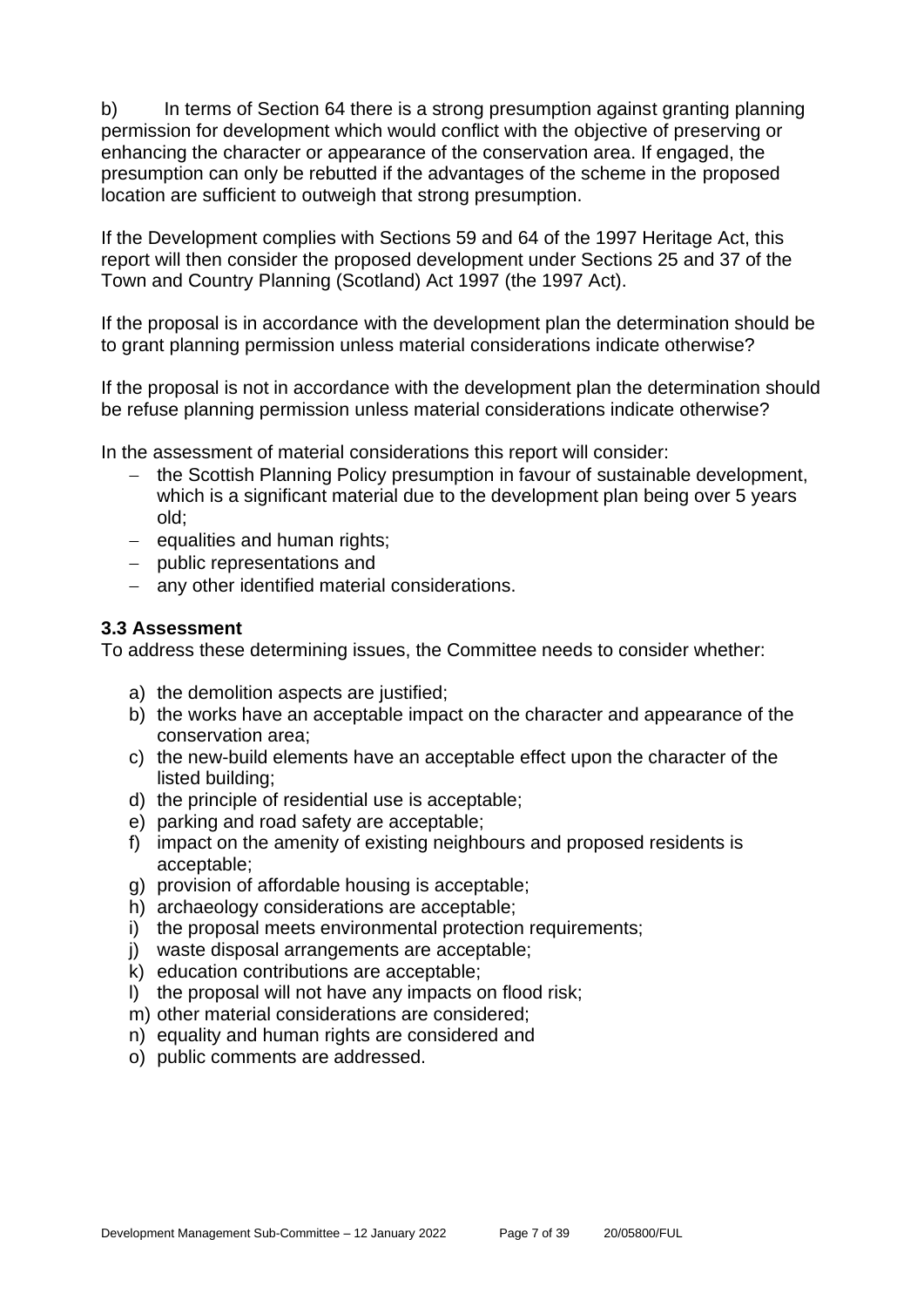#### **a) the demolition aspects are justified.**

The proposal set out in this application relates to the substantial demolition and alteration of a listed building. It is noted that elements of the principal front elevation will be retained, however the extent of demolition of the main auditorium is significant and therefore merits assessment of the application using these parameters. Assessing the principle of demolition is fundamental to the assessment of the proposals, and takes precedence above other aspects of the proposal at this stage.

The Historic Environment Policy for Scotland (HEPS) outlines how we should undertake our collective duty of care whenever a decision in the planning system will affect the historic environment. There are three key areas which define how the historic environment should be understood, recognised and managed to support participation and positive outcomes, including "Managing Change" under policies HEP2, HEP3 and HEP4.

With regards to the LDP, policy Env 2 permits proposals for the total or substantial demolition of a listed building only where;

- − the condition of the building and cost of repairing and maintaining it in relation to its importance and to the value of its continued use;
- − The adequacy of efforts to retain the building in, or adapt it to, a use that will safeguard its future, including its marketing at a price reflecting its location and condition to potential restoring purchases for a reasonable period; and
- − The merits of alternative proposals for the site and whether the public benefits to be derived from allowing demolition outweigh the loss.

The George cinema building is Category C listed which does not automatically require input from Historic Environment Scotland (HES). However, due to the extent of demolition proposed, HES were consulted on historical applications for this building and has also been consulted on this application and the associated listed building consent application (reference 20/05799/LBC). HES was consulted as the proposal constitutes substantial demolition.

The HES tests provide the key framework for assessing the case for demolition. An applicant is required to demonstrate that the proposed development meets the criteria of one of the four tests in order to justify demolition. The proposals have been assessed against the four tests as follows;

- i) the building is not of special interest or
- ii) the building is incapable of repair or
- iii) the demolition of the building is essential to delivering significant benefits to economic growth to the wider community or
- iv) the repair of the building is not economically viable and that it has been marketed at a price reflecting its location and condition to potential restoring purchasers for a reasonable period.

The supporting information provided by the applicant focuses on meeting the requirements of the second test i.e., that the building is incapable of repair.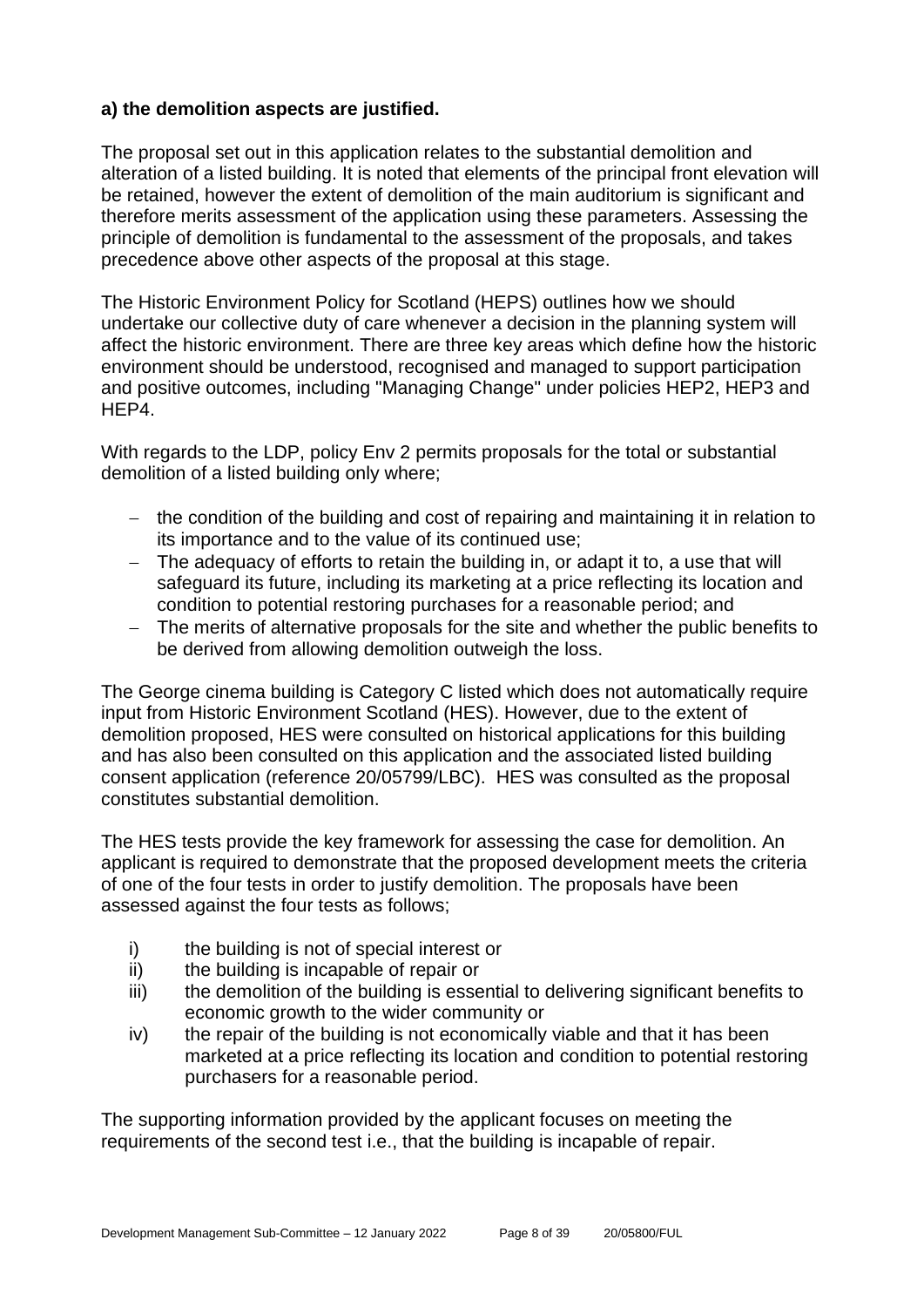The proposals have also been assessed against the other three HESP tests noted above but are not found to meet the requirements of these tests. Further details of this assessment are provided in the listed building report (20/05799/LBC).

The applicant has provided three structural reports as supporting information to demonstrate that the building is incapable of repair. The reports are noted as follows;

- The Report of Findings of Intrusive Structural Investigations (Will Rudd) Davidson, 16 December 2020). It is noted that the author's signature endorsing this report was subsequently removed at the author's request, however as the report findings are cross-referenced in the G3 Peer Review report, it has been necessary to review this report as part of the assessment process.
- Structural Condition Report (Will Rudd Davidson, 29 March 2021)
- Peer Review Report of Remedial Proposals (G3 Consulting Engineers 13 May 2021)

The structural reports provided by Will Rudd Davidson (WRD) describe structural deficiencies within the building. The key concerns are noted as follows;

Corrosion of steel columns;

A lack of ties between masonry wall and columns; Concerns with the current concrete load bearing capacity and Presence of asbestos in the roof and internal/external finishes.

The reports do not identify any significant issues with the structural integrity of the building in the short to medium term but identify a range of areas and potential problems of bringing the building back into use. Neither WRD report provides specific advice on what would be involved in that process although recommendations are made which set out the need for further monitoring and assessments.

The Peer Review report submitted subsequently by the applicant provides a third party engineer's review of the two reports above. This report looks at the structural condition reports and considers that while neither are specific in what bringing the building back into use may involve, "sufficient information exists to make a reasonable estimate of the type of upgrading that may be necessary".

It is noted that a further structural report undertaken by Dave Narro Associates (Consulting Structural and Civil Engineers) has been submitted by a third party objecting to the application. This advises that the building is in a reasonable structural condition, and that further investigation is required to confirm the full extent of the deterioration of the building. In this regard, it questions the conclusions and recommendations presented in the applicant's reports on the basis that they have not been proved. The findings of this report have also been taken into consideration as a material consideration in the determination of the application.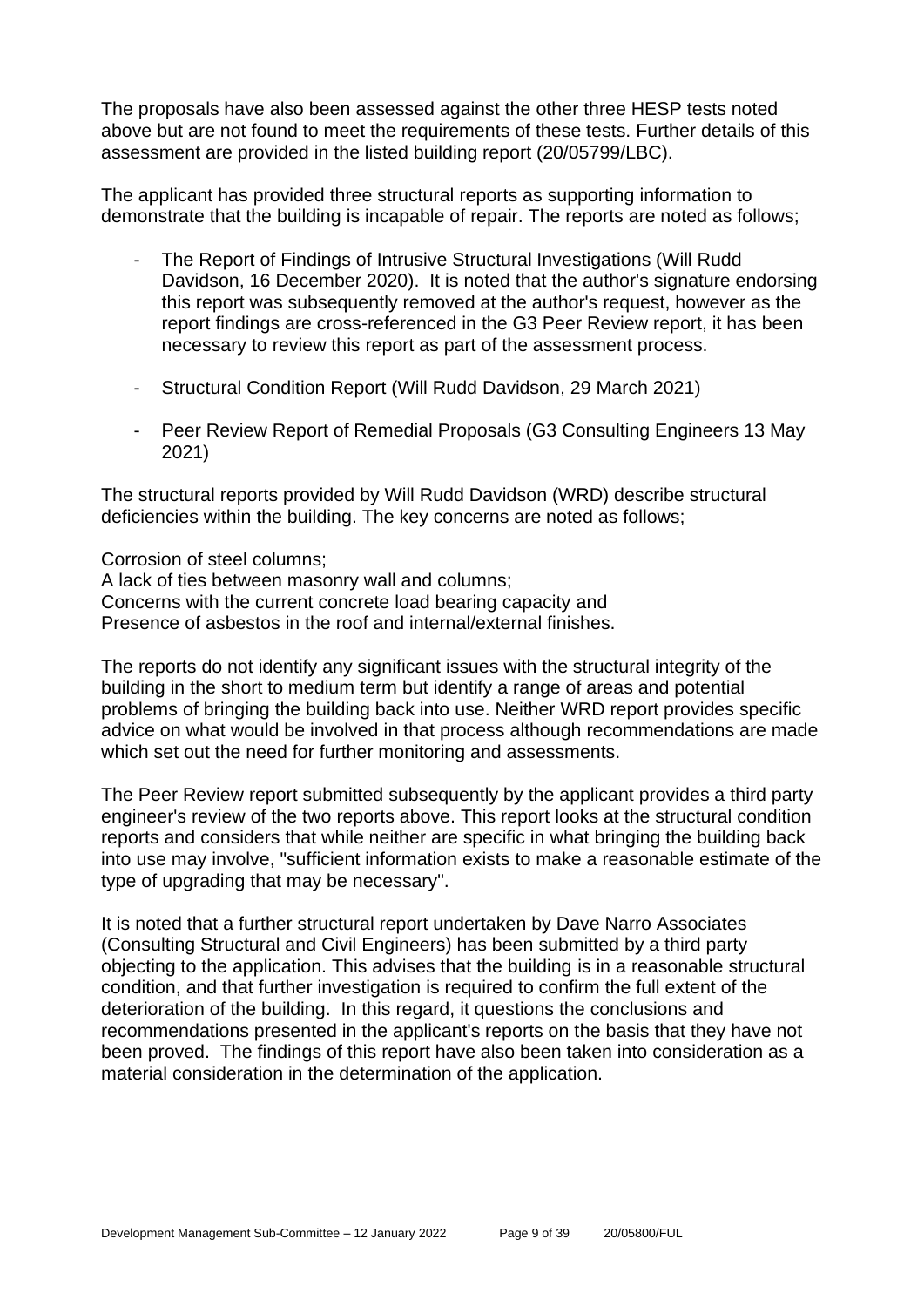Advice has been sought from HES (including their structural engineer) and CEC Building Standards (including its structural engineers) in the assessment of the structural reports submitted in relation to this application with regards to the structural integrity of the building, and the extent of measures that could be required to reinstate the building for future use.

HES has recognised in their response that intervention (potentially of a significant scale) will be required in order to facilitate reuse of the building. They have also advised that for a building to be incapable of meaningful repair, it is expected that the repair and remedial works would be so extensive - requiring the replacement of all, or a substantial amount, or original fabric - that the significance of the listed building would be damaged. It is their view that in this case some uncertainty remains over the extent of repair works, and the quantity of fabric removal required to bring the auditorium back into use. On this basis, they have objected to the application.

Furthermore, HES has recommended that due to the assumptions made within the Peer Review Report and in the context of their presumption towards retaining listed buildings, the applicant should consider in more detail a scheme for re-using the building as a cinema (or compatible use). This option should be considered in more detail in order to be able to better quantify the extent of new additions and alterations and the implications that this will have on the structure of the auditorium.

The Peer Review report submitted by the applicant assumes that the works required to be undertaken to address problems with the fabric of the building would be considered as repair and would therefore not require a building warrant. Building Standards have reviewed this report and the other supporting information provided by the applicant and third parties and are of the view that whilst some repairs may be allowed to the existing building without the need to apply for a building warrant, it is likely that new structural work will also be needed which will require a building warrant that demonstrates compliance with the relevant Building Regulations. The advice given from Building Standards therefore identifies a level of doubt around the assumptions made in the Peer Review Report which challenge its robustness.

In summary, both the responses from HES and the Council's Building Standards service state that the supporting structural information provided by the applicant does not fully enough substantiate the case for demolition. Therefore, a level of doubt remains in relation to the building's potential for meaningful repair to be undertaken.

The legislative framework and policy guidance around listed buildings take a baseline position whereby the principles of conservation and retention of listed buildings where possible must be considered from the forefront. In this instance, given that a level of doubt remains from the technical advice gathered, it is not considered that the evidence provided by the applicant robustly demonstrates that the provisions of the second HESP test have been met.

The listed building report of handling provides an assessment of the proposal against the four tests set out within HEPS for justification of demolition of a listed building and considers consultation responses from HES and the Council's Building Standards team.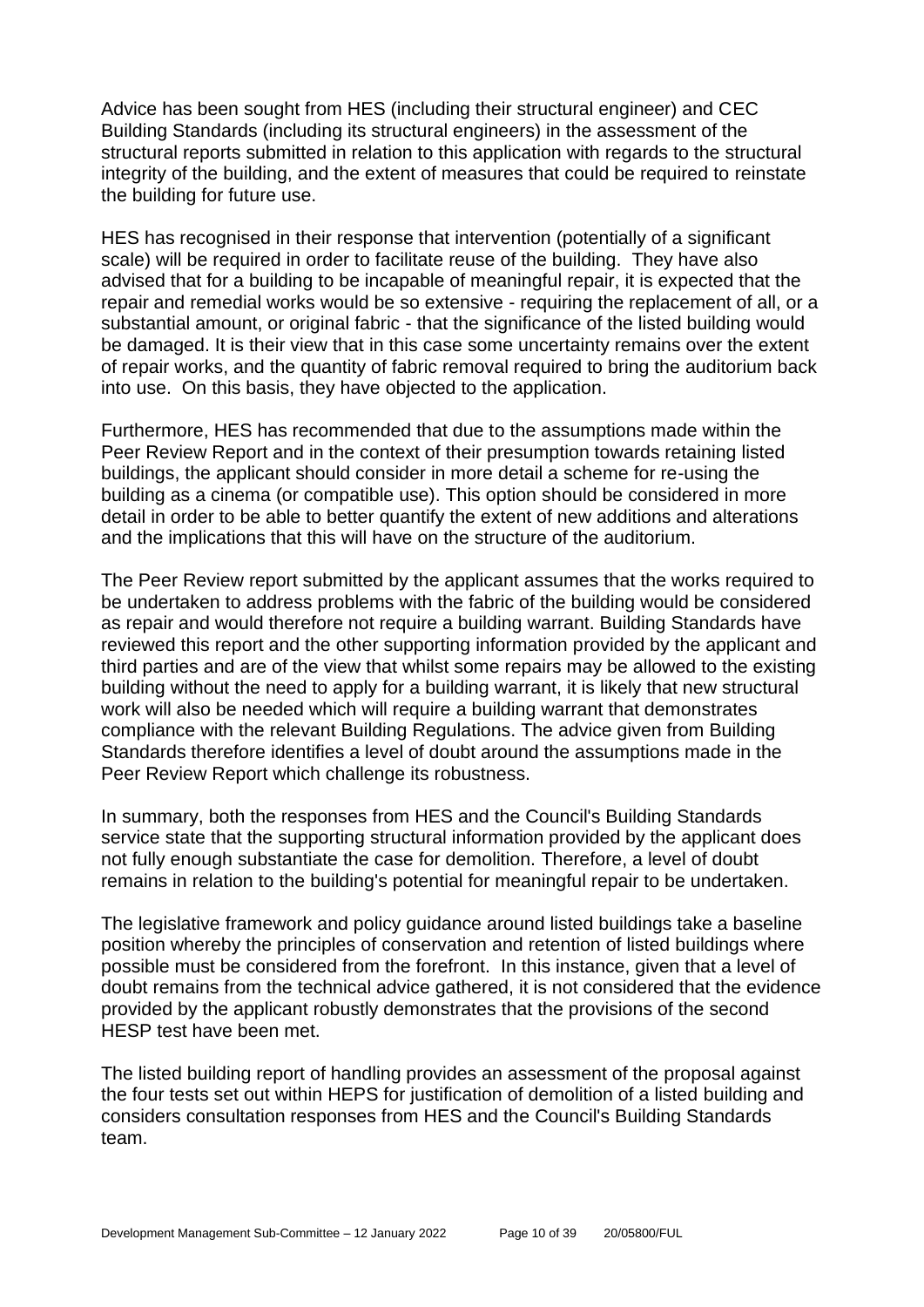In summary, HES's response concludes that the supporting information provided does not prove that the auditorium is incapable of meaningful repair. It identifies that key issues of uncertainty remain around the extent to which the auditorium's steel columns and brickwork can be retained, and whether or not the building is capable of meaningful repair.

The response from the Council's Building Standards service recognises the challenges that reuse of the building might bring and takes a cautionary approach in assessing the safety of the existing building. However, it also queries some of the assumptions made in the applicants supporting structural reports, around the need for building warrants to be required to deliver structural repairs to the building for future use. The advice given from the Council's structural engineers therefore identifies a level of doubt around the assumptions made in the applicant's supporting information.

In considering the proposed development in relation to policy Env 2 Listed Buildings - Demolition, the advice provided by HES in particular states that reasonable doubt remains over the capability of the building to be repaired and brought back into use. HES's advice also identifies a shortfall in information provided by the applicant in relation to the potential re-use of the building as cinema (or compatible use) and recommends that further exploration of this be demonstrated by the applicant in order to better quantify the possible future re-use of the building in this regard.

To conclude, it is recognised that intervention is certainly required to facilitate reuse of the building. However, despite the volume of information provided by the applicant to justify demolition of the scheme, the advice from external and internal consultees is that a level of doubt remains over whether or not the auditorium is capable of meaningful repair. Whilst this level of doubt remains, it would not be appropriate to accept the principle of demolition, and therefore this is not deemed acceptable without the provision of further evidence. The application does not meet the requirements of Policy Env 2 Listed Buildings - Demolition in this regard.

#### **b) the works have an acceptable impact on the character and appearance of the conservation area;**

Policy Env 6 presumes against development that does not preserve or enhance the special character and appearance of the Conservation Area and or that is inconsistent with the conservation area character appraisal.

The Portobello Conservation Area Character Appraisal (CACA) specifically mentions the George cinema building, noting that "between the wars, when Portobello was in its heyday, a number of buildings were constructed in the modern style. The former cinema in Bath Street remains." It is recognised that the building acts as a local landmark within Bath Street and the wider Portobello townscape.

Bath Street is identified in the CACA as a having a mix of detached houses and tenements, with a range of building heights and a mix of uses interspersed with residential properties. The art deco style George cinema sits within this context, and whilst it is a landmark within the street, it is not specifically representative of the built form of the wider street, which is mainly Georgian/ Victorian in character.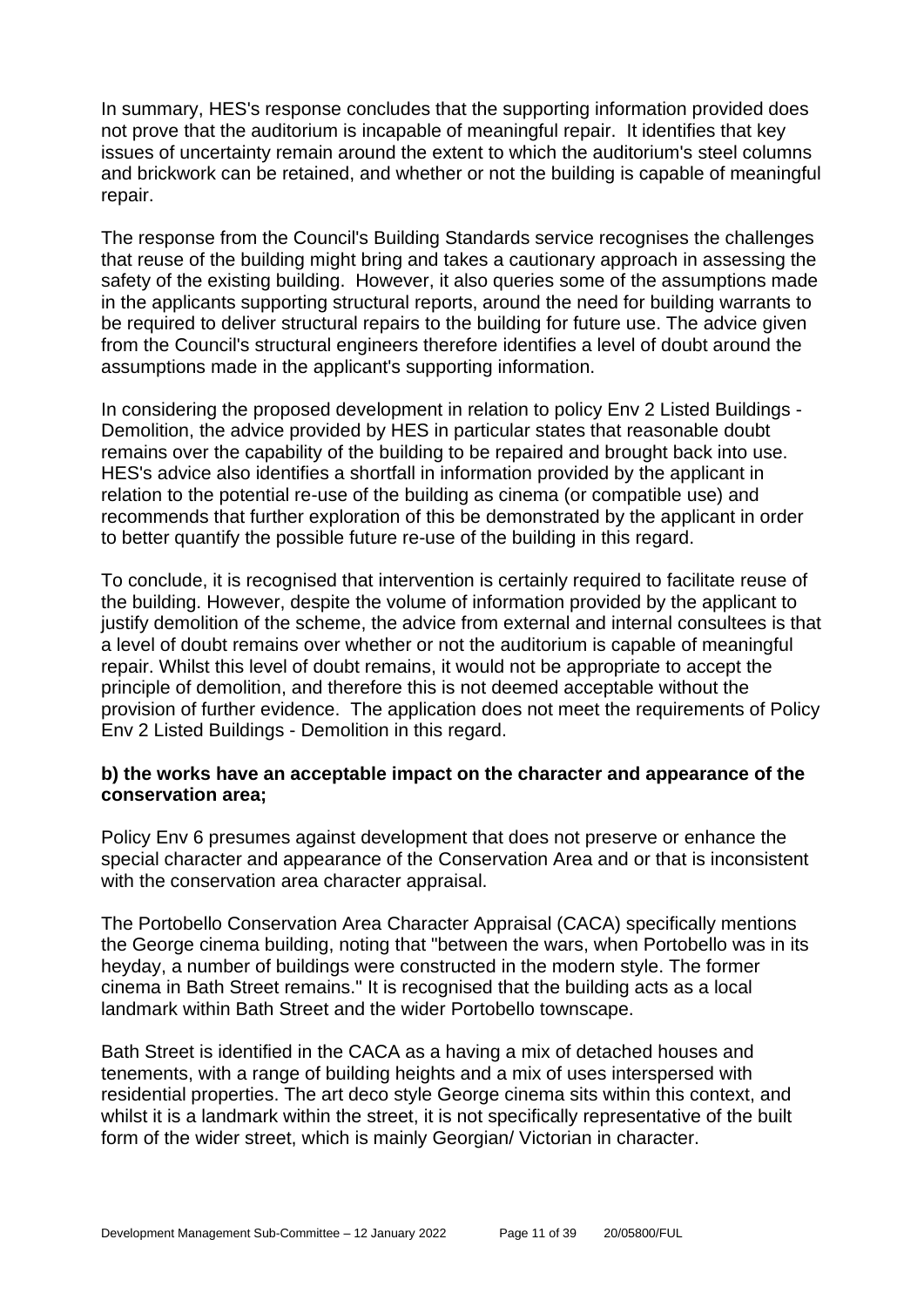The key contribution that the existing building makes to its immediate context comes from the art deco features of its principal elevation. Externally, the rear auditorium is a simple box structure, and it is recognised that this makes little contribution to the special character of the conservation area. The proposed development of the building seeks to retain the character of the front elevation, whilst replacing the rear auditorium with an alternative design approach in the form of residential flats. The impact that this change would make is not considered to harm the character of the conservation area, given that the predominant change would be to the less visually important rear part of the building.

In this regard, the proposed development would allow the important characteristics of the building to be retained on its principle front elevation, which would allow it to continue to contribute as a landmark feature within the wider townscape. It would therefore not have a significantly detrimental impact on the overall character and appearance of Portobello Conservation Area. This approach is considered to be appropriate and acceptable in terms of meeting the provisions of policy Env 6.

#### **c) the new-build elements have an acceptable effect upon the character of the listed building;**

Policy Env 4 Listed Buildings - Alterations and Extensions provides criteria for the assessment of changes proposed to the design and appearance of listed buildings, with a view to ensuring that the special architectural or historical interest of a building is protected. The policy states that there is a need for a thorough structural condition report demonstrating that the proposals are necessary of justified.

Policies Des 1 to Des 7 set out criteria across a range of parameters for achieving good quality design.

It is noted that in the previous planning application for the site, an identical design was presented for assessment (application reference 16/06447/FUL and 16/06449/LBC). At that stage, the report of handling accepted the design of the scheme as presented, noting that the new build elements to the rear will complement the design and that the works to the retained front elevation are largely restorative.

The reason for refusal on the decision notice for the previous planning application sets outs that the application does not comply with LDP policies Env 2 (Listed Buildings - Demolition) and Env 4 (Listed Buildings - Alterations and Extensions) as it is not demonstrated that the building is incapable of repair. It does not make reference to the proposed design of the scheme.

The grounds of appeal for that application focuses on the principle of demolition of the building in response to the reasons for refusal. The reporter's decision for the previous application neither directly supports or criticise the proposed design of the new building elements of the scheme or the proposed amendments to the retained front elevation. It recognises that these works are a factor in the decision-making process. With regards to the proposed alterations to the building frontage, the reporter notes that "the works to the frontage is a secondary matter in light of my other conclusions on demolition".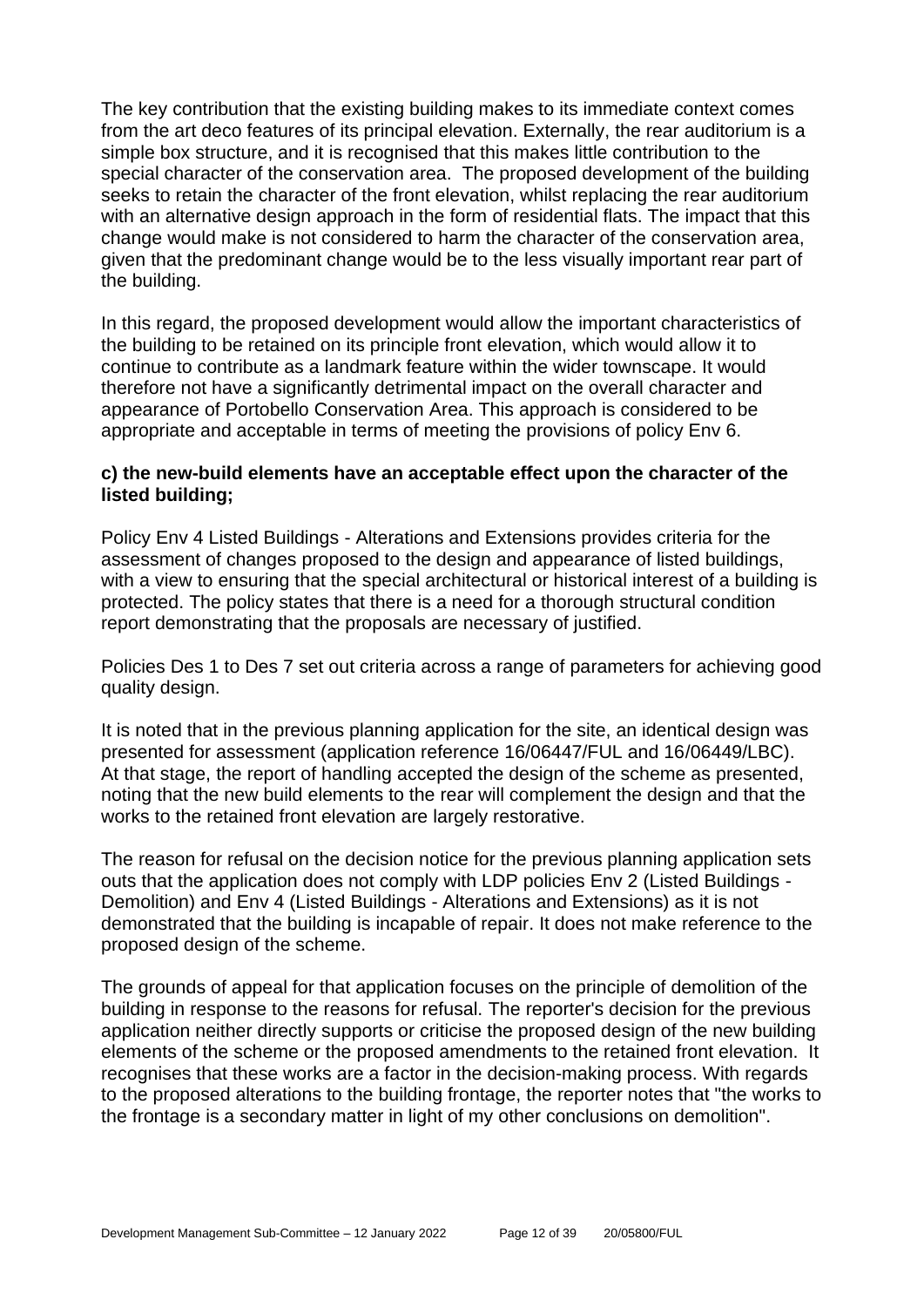It is noted that the consultation response from HES questions the level of design intervention proposed for the retained front elevation and recommends that a simpler design approach may be be more in keeping with the original architectural character of the building.

The assessment undertaken in section 3.3(a) above concludes that a lack of clarity remains in relation to the proposals meeting the requirements of policy Env 4 with regards to the structural condition of the building.

The removal of the auditorium will have an impact on the character of the building, however as the auditorium has a functional character externally, its replacement with the proposed scheme would have an acceptable impact in this regard. However, the interior of the auditorium is an important feature of the building. Without justification for demolition as set out in section 3.3a) above, the removal of this element and the replacement with flats is considered to have an adverse impact on the building's character. Taking the assessment of 3.3a) into account, the proposal fails to comply with Env 4.

#### **d) the principle of residential use is acceptable;**

The site lies within the urban area of the adopted Edinburgh Local Development Plan where policy Hou 1 Housing Development states that priority will be given to the delivery of the housing land supply and relevant infrastructure providing proposals are compatible with other policies in the plan. It is in a sustainable location. The principle of housing in this location is therefore acceptable providing other policy criteria can be met.

#### **e) Road safety and Parking**

Policies Tra 2 and Tra 3 provide guidance on the provision of vehicle and cycle parking respectively. The application has been assessed by Transport who has objected to the application on the basis of;

- − The volume of car parking provided on site exceeds maximum guidance set out in Edinburgh Urban Design Guidance and there is a lack of justification provided for car parking numbers. 21 spaces are proposed. The Edinburgh Design Guidance permits a maximum of 20 spaces (1 space per unit). It is recommended that the applicant significantly reduces provision to a maximum of 10 spaces (inclusive of EV charging and accessible spaces);
- − The proposal is required to provide EV charging points as per Edinburgh Design Guidance (one in every six spaces);
- − The proposal is required to provide accessible car parking spaces as per Edinburgh Design Guidance (8% of total capacity).
- − The proposals show changes to adopted footway on Bath Street, including provision for bin stores, This is not supported by Transport;
- − The applicant has not demonstrated that they have made reasonable adjustments in terms of accessibility in relation to the front stepped access.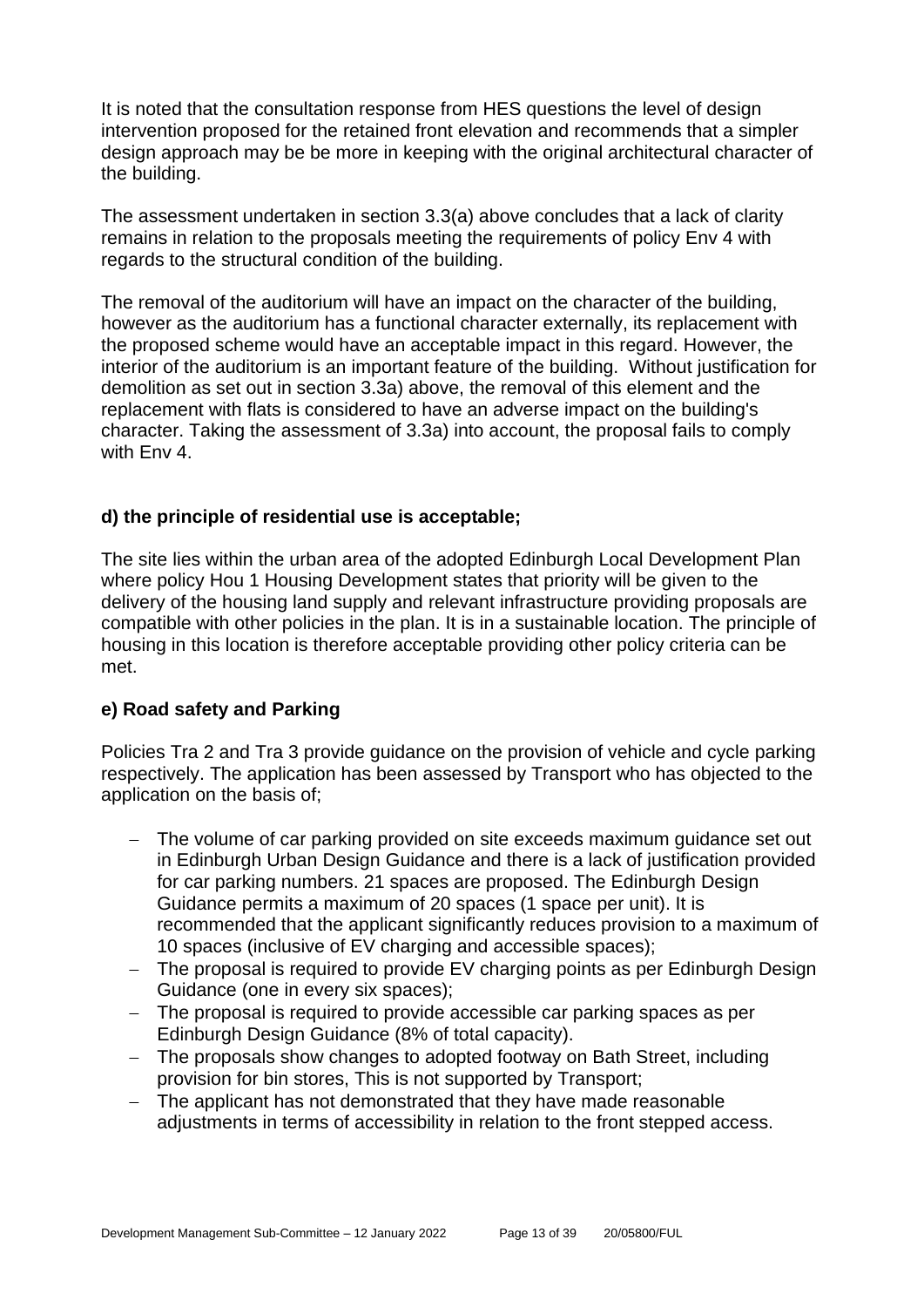These matters have not been pursued with the applicant at this stage as precedence has been given to the assessment of the principle of demolition of the building. It is recognised that there may be scope to address these matters within the development site through further dialogue with the applicant. Should planning permission be granted, a condition should be applied to secure details of revised access arrangement prior to the commencement of development.

#### **f) impact on future residents and neighbouring amenity is acceptable;**

LDP Policy Des 5 (Development Design - Amenity) states that planning permission will be granted where it is demonstrated that the amenity of existing neighbouring development is not adversely affected and that future occupiers have acceptable levels of amenity in relation to noise, daylight, sunlight, privacy or immediate outlook.

#### *Sunlight and daylight*

The applicant has not provided any supporting information for the application in relation to sunlight or daylight assessment for existing neighbouring or proposed properties. Given that section 3.3(a) of the report above state that the application does not meet the policy requirements in relation to the principle of demolition of the listed building, provision of this information has not been pursued in this case.

It is likely there could be impacts to properties on Mentone Terrace. This is due to the building being higher than the existing building at the southern end of the street. Committee should be aware that if it decides to grant planning permission, these impacts have not been assessed. If the Committee considers that the case for partial demolition has been met, it is recommended that the application is continued to enable additional information on daylight and sunlight impacts to be sought.

#### *Privacy*

The Edinburgh Design Guidance provides advice for assessing the impact of new development on the privacy of existing and future residents. The retention of the front elevation of the existing building means that the new accommodation will occupy the same principle building line as the rest of the street. Whilst the building use will change from venue to residential use, it is accepted that an equivalent pattern of residential uses and privacy distances on either side of the Bath Street is already present, therefore the proposed views to the front of the properties would be acceptable in this instance.

In relation to Mentone Avenue, the proposed block will have side windows facing onto existing dwelling houses. These will be positioned between 15.7m and 18.2m from the existing properties. Where the distance is shortest, the fenestration pattern on the north elevation of the replacement building has been designed to minimise overlooking of these existing properties. Windows along the rest of the north elevation, and on the rear (west) elevation are positioned a reasonable distance from the existing properties and their impact on the existing properties' privacy is considered to be minimal. Overall, it is evident that the proposal has been designed to minimise the impact on existing privacy and is considered to be acceptable in this regard.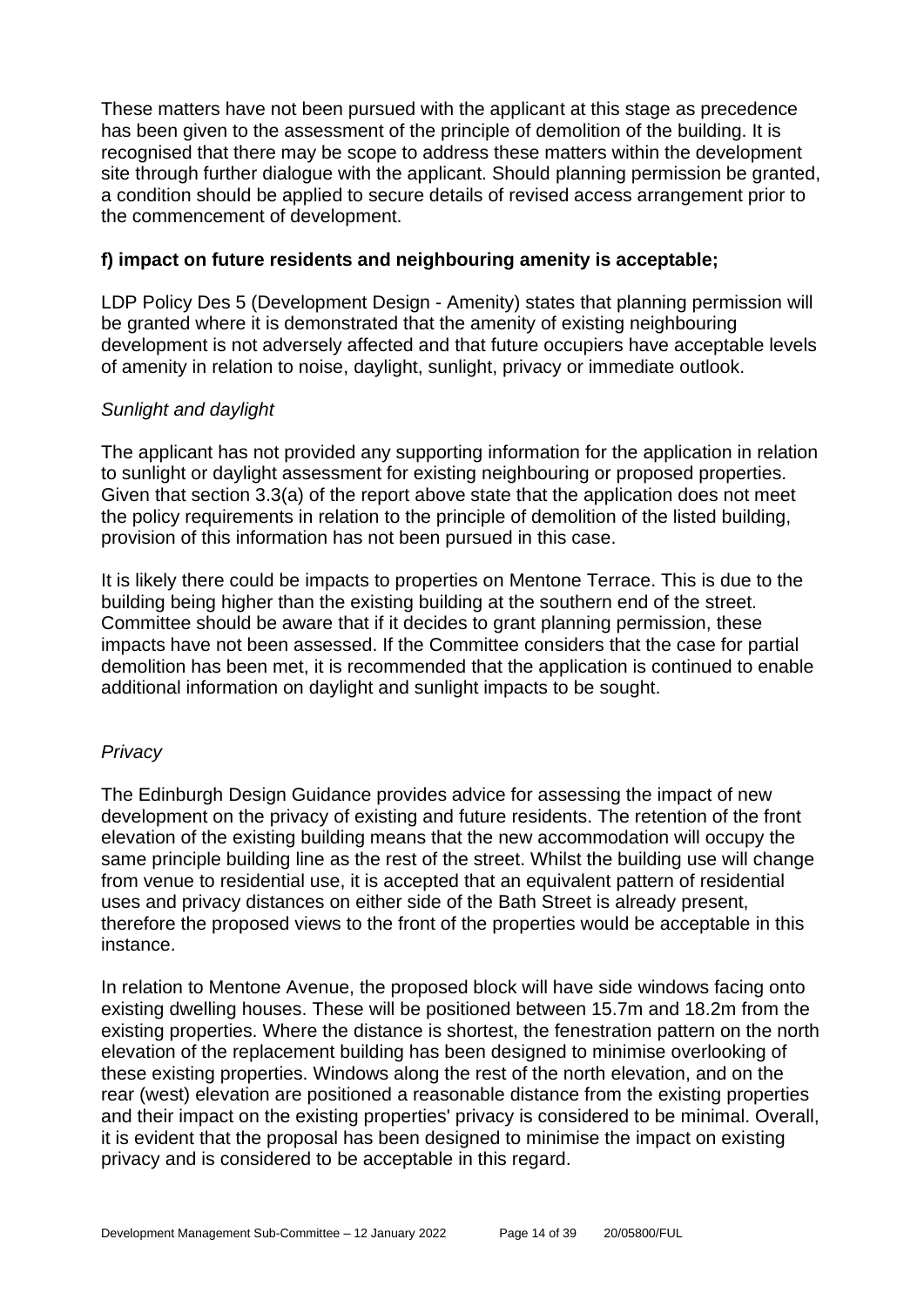#### *Proposed accommodation*

Policy Hou 2 states that the Council will seek the provision of a range of house types and sizes where practical to meet the differing needs of the city. The Edinburgh Design Guidance sets out standards for proposed accommodation unit sizes. All of the proposed apartments meet the minimum space standards required and are acceptable in this regard.

The Council's design guidance also sets out advice on the provision of family housing within developments of twelve or more units, recommending that 20% of all units in such developments have a minimum of three bedrooms. The development comprises a mix of three one-bedroom flats, twelve two-bedroom flats and three three-bedroom flats. The provision of three-bedroom flats equates to 15% of the total provision (20 units). This is a slight shortfall in the recommended provision, but in this instance is considered to be acceptable, given the relatively modest scale of development. It is noted that two of the three-bedroom apartments are at ground floor with main door access to garden ground which is welcomed.

A lift is provided within the building providing access to all floors. Disabled access has not been provided via the main entrance to the building, and the existing steps are part of the listed form. There is an opportunity to provide an access ramp along the west side of the property. Should the Council be minded to grant permission, this should be considered as a condition to the consent.

#### *Open space provision*

Policy Hou 3 Private Green Space in Housing Development states that planning permission will be granted for development which makes adequate provision for green space to meet the needs of future residents. For flatted or mixed housing/ flatted developments where communal provision is necessary, such as this one, this will be based on a standard to 10 square metres per flat. A minimum of 20% of total site area should be usable green space. The proposed development provides approximately 24% green space at ground level, as well as additional private open space through balconies at upper floors. This provision is acceptable.

#### **g) Affordable housing**

Policy Hou 6 requires the provision of 25% affordable housing on sites which propose development of twelve dwellings or more. For proposals of 20 or more units, this provision would normally be on site. The applicant has not provided an affordable housing statement to identify how affordable housing would be provided in this case.

Should the Council be minded to grant permission, there will be a requirement for the applicant to provide information setting out a proposed strategy for approval of an affordable housing contribution in order to meet the provisions of policy Hou 6. A legal agreement would be required to secure this.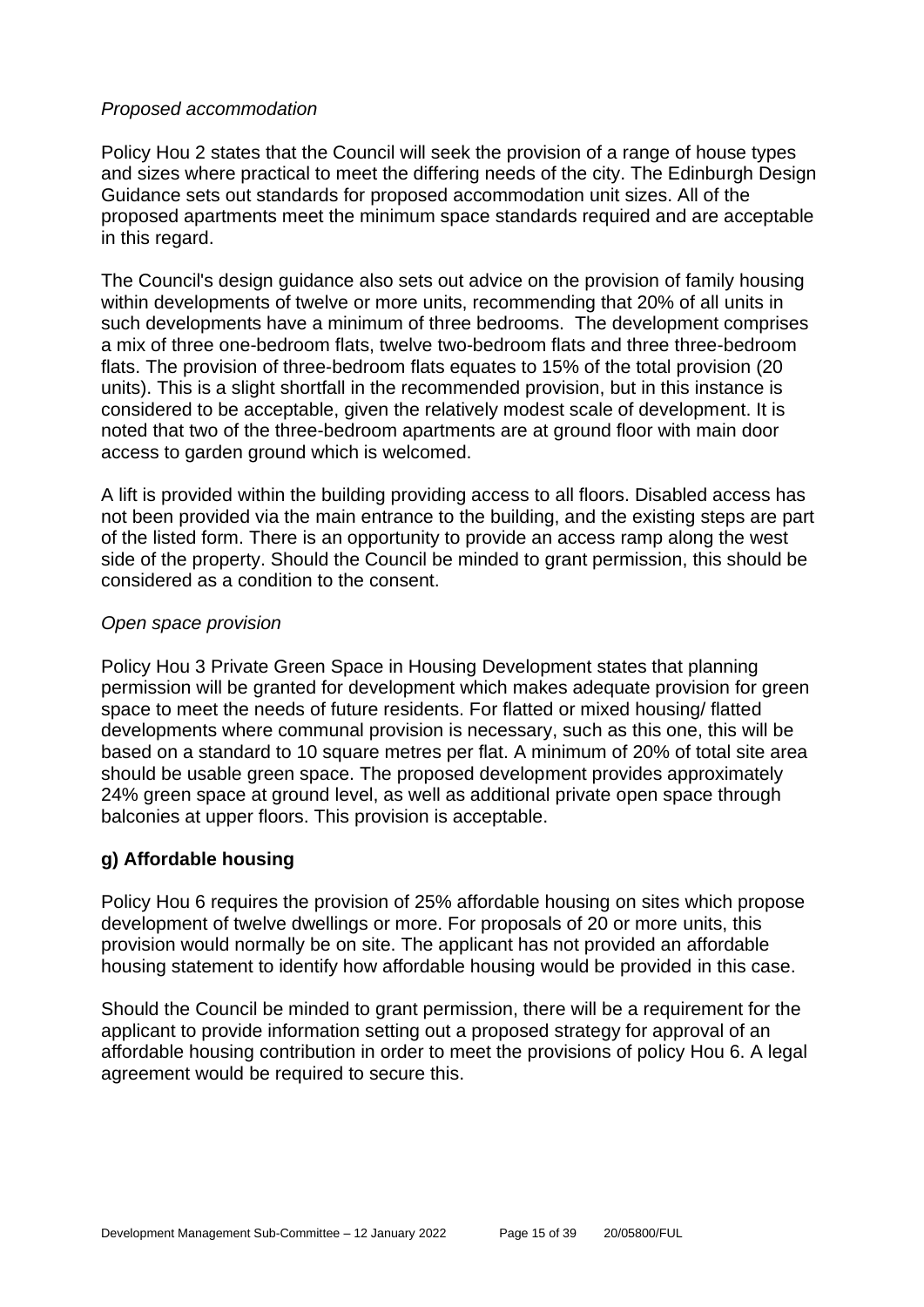#### **h) Archaeology**

The city archaeologist has identified the site as one of historic significance in terms of buried archaeology and the surviving listed former Cinema. The loss of the auditorium of the building is considered to have a significant adverse impact as it would lead to the loss of a main architectural element of a locally significant building, however this is lessened by the proposal's intentions to retain the principal façade of the building. On balance the proposal is considered to be broadly acceptable in archaeological terms.

Should the council grant permission, the applicant will be required to undertake an archaeological historic building survey as detailed in the archaeologist's consultee response in order to provide a permanent record of the building.

#### **i) Environmental Protection**

Environmental Protection has not provided a response to the consultation request for this application, however as it known that the site is contaminated with asbestos, a site investigation report would be required to be submitted by the applicant for assessment by the Council prior to the commencement of new build development on site should the Council be minded to grant permission. This matter was raised in the assessment of the previous application (16/06447/FUL) and could be delivered via condition attached to the consent.

#### **j) Waste disposal arrangements**

It is noted that the proposed bin store area is located on a prominent corner on the junction of Bath Street and Mentone Avenue. Waste planning has reviewed the application and have advised that the applicant is required to provide further information in relation to the proposed waste arrangements in order to meet current guidance. Should the council wish to grant permission, the applicant will be required to provide information to the satisfaction of the council's waste planning team in this regard. The relocation of the proposed bin store location to a less prominent area within the site would also be welcomed.

#### **k) Education provision**

The site falls within sub-area P-1 of the Portobello Education Contribution Zone as identified in the Council's Action Programme. Communities and Families has advised that there is no requirement for contributions to be made towards education infrastructure actions in this part of the zone, therefore no contribution towards education infrastructure is required.

#### **l) Flooding**

There is no known flood risk on the site.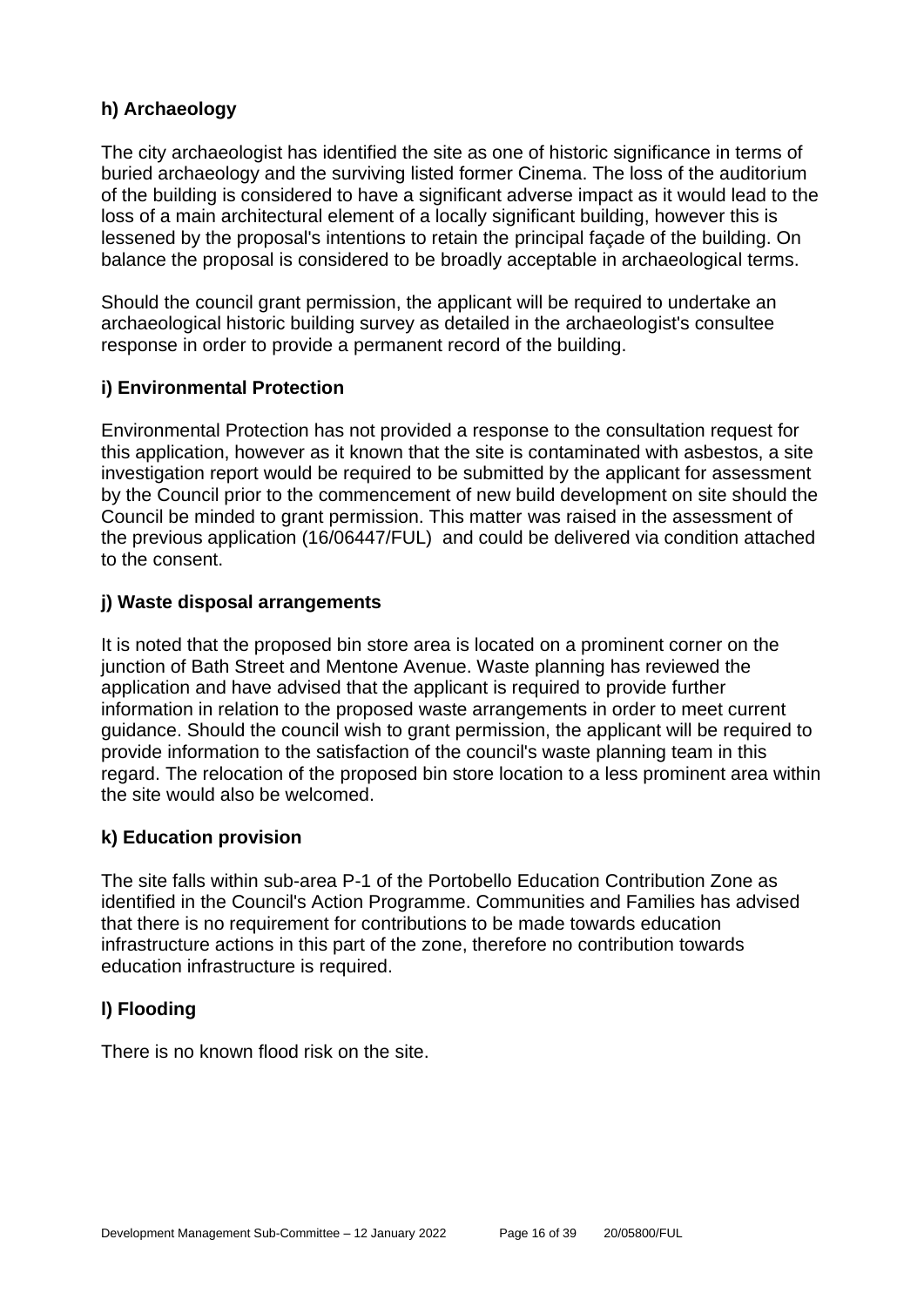#### **m) Other Material Considerations**

#### *SPP Sustainable Development*

Due to the development plan being over 5 years old the Scottish Planning Policy presumption in favour of sustainable development is a significant material consideration. To determine whether the proposals are sustainable development they require to be assessed against the sustainability principles set out in Scottish Planning Policy.

The proposals are not considered to be sustainable development as they fail to accord with the sustainability principles of:

- protecting, enhancing and promoting access to cultural heritage including the historic environment as the proposal would result in the substantial demolition of the historic asset and it has not been demonstrated that the building is not capable of meaningful repair.

#### **n) Equalities and human rights**

Consideration has been given to human rights. No impacts have been identified through the assessment and no comments have been received in relation to human rights.

#### **o) Public Comments**

175 comments have been received in response to the application. 126 are objections, 48 are comments of support and one neutral comment was received.

Comments are noted as follows;

Material objection comments;

- − Object to substantial demolition of listed building and resulting loss of interior features of the building - addressed in section 3.3(a);
- − Object to impact of development on character of Portobello Conservation Area addressed in section 3.3(d);
- − Lack of justification for demolition of listed building addressed in section 3.3(a);
- − Objection to principle of residential development in a former community use building - addressed in section 3.3(b);
- − Objection on design grounds including changes to principle elevation, overdevelopment, proposed height, massing and architectural appearance of new build elements - addressed in section 3.3(d);
- − Impact on existing residential amenity addressed in section 3.3(f);
- − Transport concerns impact on traffic movement, pedestrian movement and parking provision in local area, lack of cycle parking provision - addressed in section 3.3(e);
- − Lack of green space provided within proposed layout addressed in section 3.3(f);
- − Feasibility of alternative uses have not been reasonably tested addressed in section 3.3(a);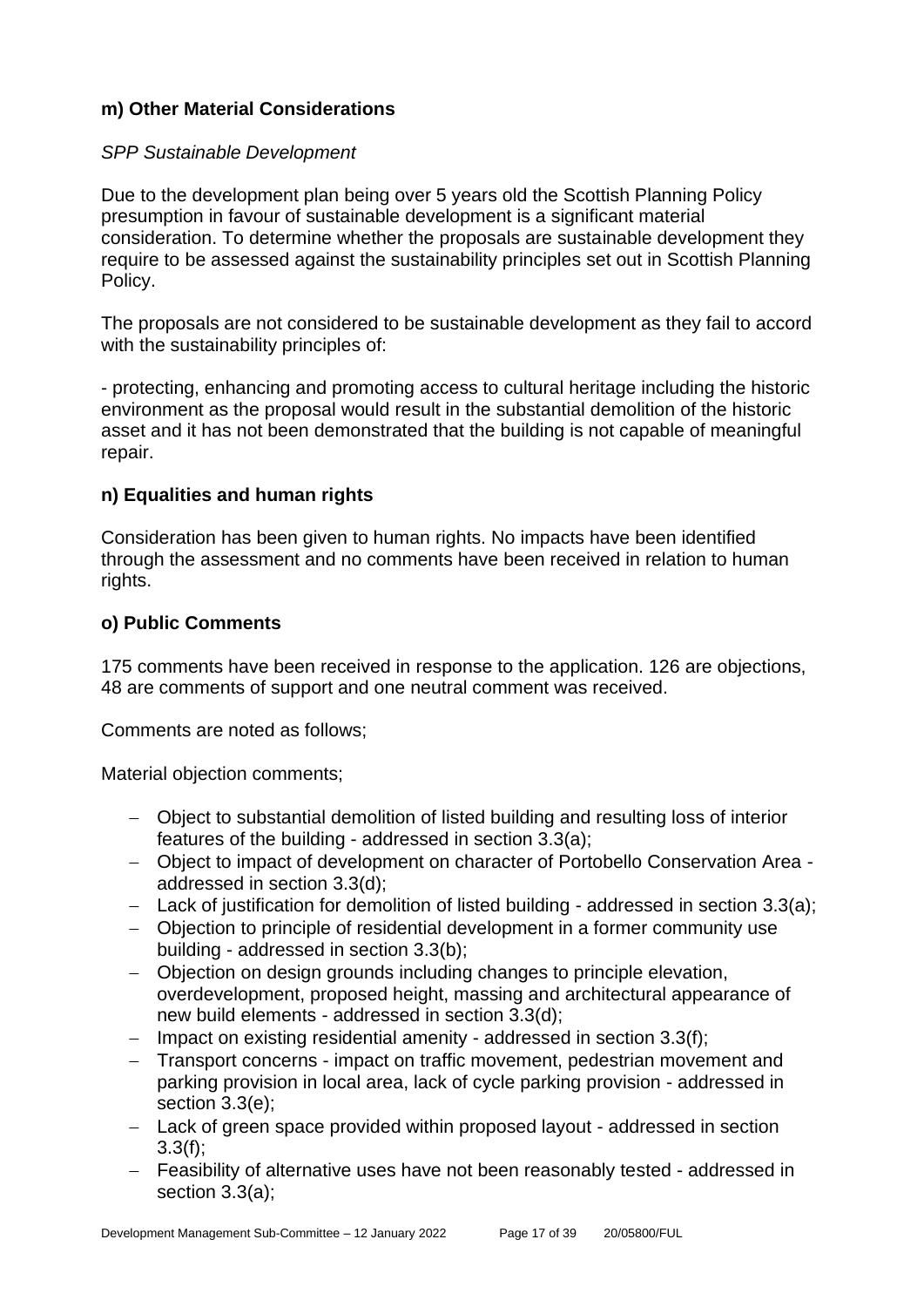- − Loss of trees on site addressed in section 3.3(d);
- − Lack of daylighting assessment provided by applicant addressed in section 3.3(f);
- − Layout concerns including location of bin store addressed in section 3.3(g);
- − Impact of development on local services addressed in section 3.3(g);
- − No affordable housing provision addressed in section 3.3(g); and
- − Lack of information regarding disabled access to the building addressed in section 3.3(f).

Non-material objection comments;

- − Impacts of development on satellite signal to existing properties;
- − Construction impacts of development and
- − Impact of views from adjacent properties.

Neutral comments;

− The proposed development should include swift bricks.

Material support comments;

- − Support for principle of re-use of building addressed in section 3.3(b);
- − Support for the provision of housing and its benefits to the local community addressed in section 3.3(b);
- − Support for the retention of principle elevation addressed in section 3.3(d);
- − Support for the proposed design addressed in section 3.3(d);
- − Development will have positive impact on character of Conservation Area addressed in section 3.3(c).

Community Council comments;

Comments submitted include a survey of 266 local residents which provided the following results;

- − 14% of respondents strongly support or support the application
- − 1% of respondents have a neutral view of the application
- − 85% of respondents strongly object or object to the application
- − Responses identify interest in the local community for the building to be retained for public use;
- − The application has failed to demonstrate a case for the demolition of the listed building;
- − The proposed development would be detrimental to local character and amenity; and
- − Concerns have been raised regarding the proposed scale, massing, overdevelopment, overshadowing and the impact of traffic and access on the development.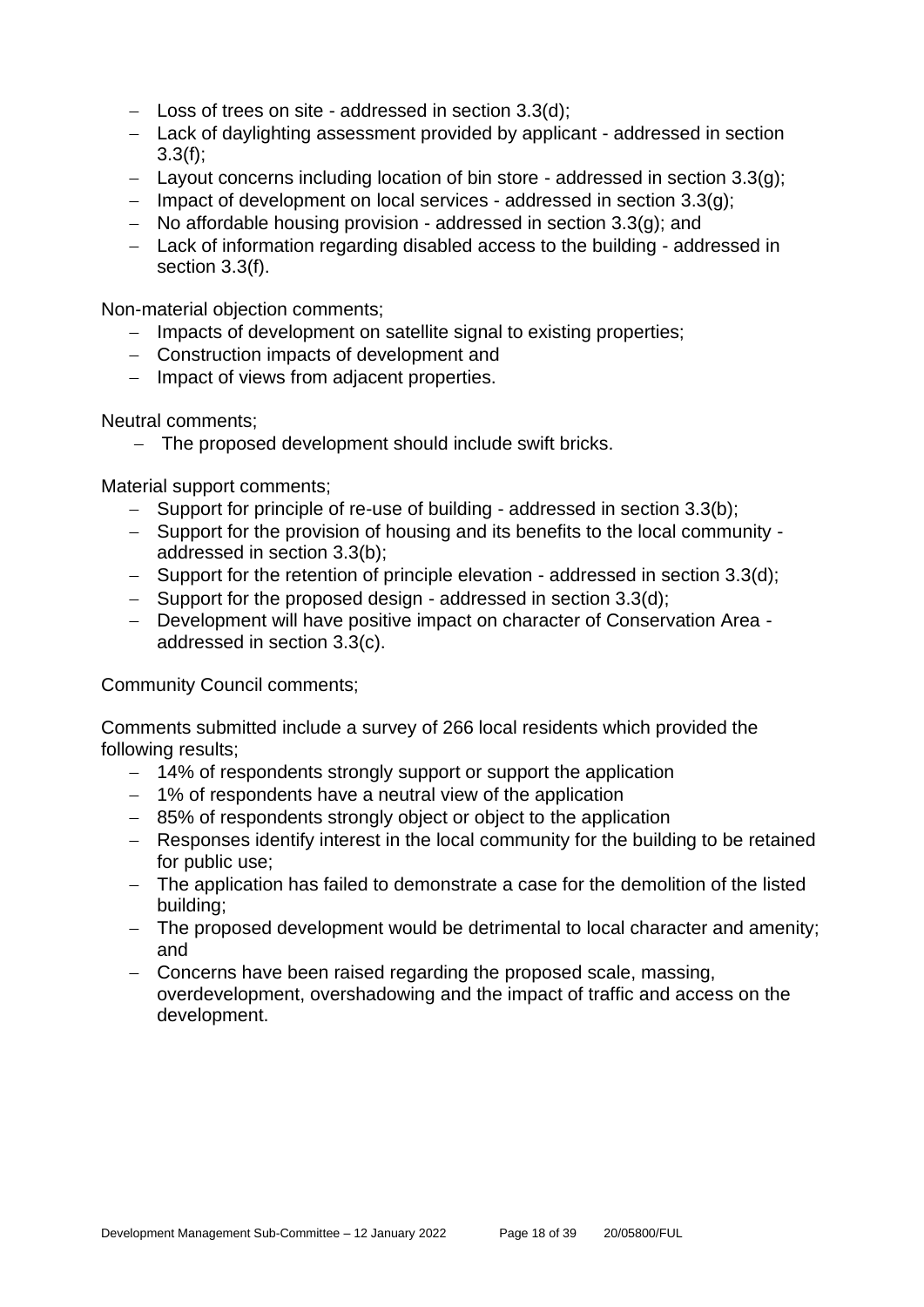#### **Conclusion**

With reference to the Planning (Listed Buildings and Conservation Areas) (Scotland) Act 1997 the proposal would result in the substantial demolition of a listed building. The planning authority is required to have special regard to the preservation of the building, which means there is a strong presumption against granting planning permission unless the applicant sufficiently demonstrates that the advantages of the proposed scheme outweigh that strong presumption.

The assessment concludes that the applicant has not sufficiently demonstrated that the building is incapable of meaningful repair and has not fully demonstrated that the potential for the building to be re-used as a cinema (or similar compatible community use) has been fully explored. In this regard, the proposal fails to meet the requirements of the Act and the provisions of policy Env 2 Listed Buildings and Demolition and policy Env 4 Alterations and Extensions of the LDP. In this regard, it is recommended that planning permission be refused.

SPP and other material considerations do not outweigh this.

It is recommended that this application be Refused for the reasons below.

#### **3.4 Conditions/reasons/informatives**

#### **Reason for Refusal**:-

- 1. The proposal does not comply with the provisions of Section 59 of the Planning (Listed Buildings and Conservation Areas) (Scotland) Act 1997 and is contrary to the Local Development Plan Policy Env 2 in respect of Listed Buildings - Demolition, as it has not been sufficiently demonstrated that the structural condition of the building is incapable of meaningful repair or that adequate measures have been undertaken to explore the potential restoration and reuse of the building.
- 2. The proposal does not comply with the provisions of Section 59 of the Planning (Listed Buildings and Conservation Areas) (Scotland) Act 1997 and is contrary to the Local Development Plan Policy Env 4 in respect of Listed Buildings - Alterations and Extensions, as it has not been sufficiently demonstrated by a thorough structural condition report that the proposals are necessary or justified.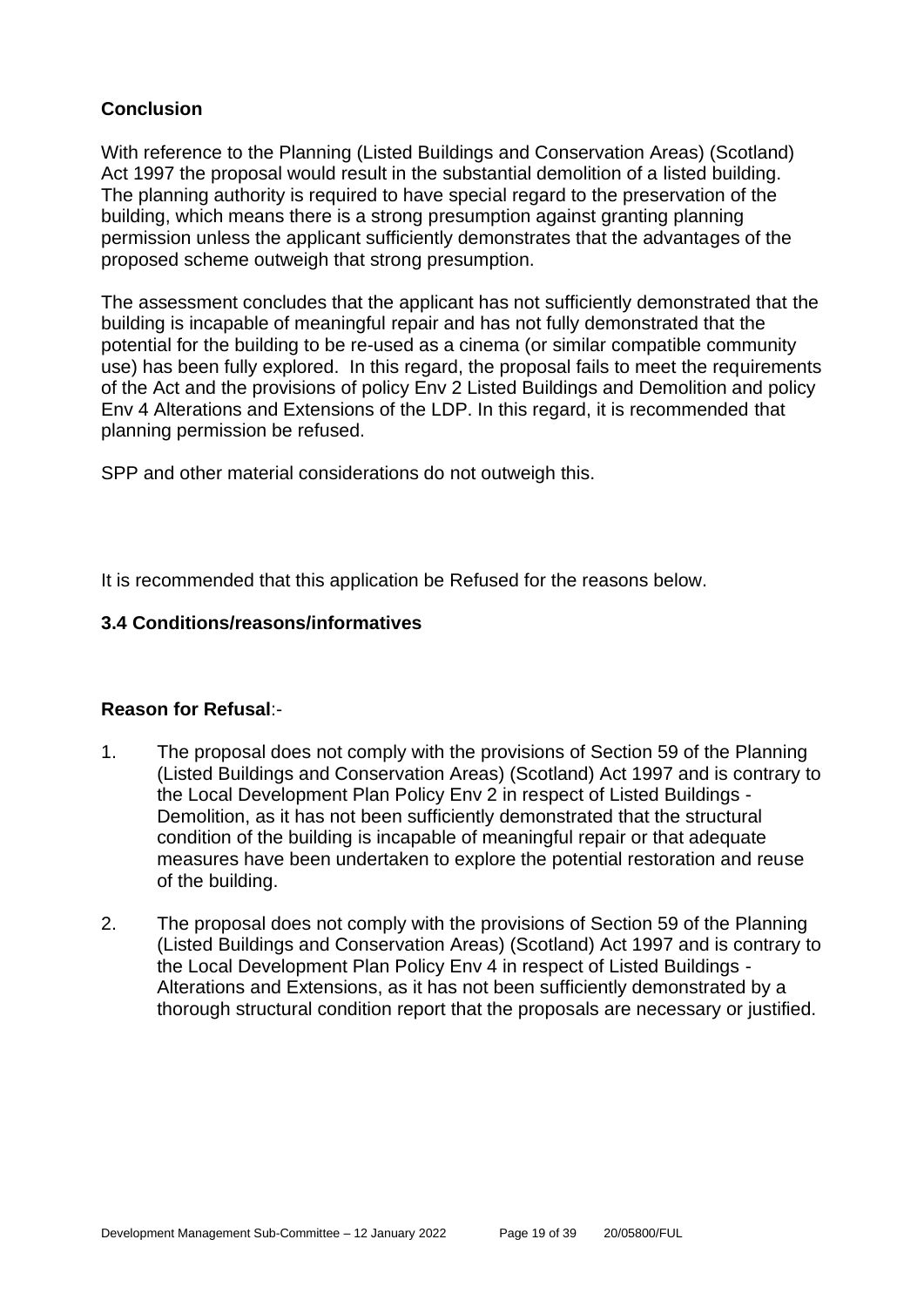## **Financial impact**

#### **4.1 The financial impact has been assessed as follows:**

The application is subject to a legal agreement for developer contributions.

## **Risk, Policy, compliance and governance impact**

**5.1** Provided planning applications are determined in accordance with statutory legislation, the level of risk is low.

#### **Equalities impact**

#### **6.1 The equalities impact has been assessed as follows:**

The application has been assessed and has no impact in terms of equalities or human rights.

#### **Sustainability impact**

#### **7.1 The sustainability impact has been assessed as follows:**

This application is not subject to the sustainability requirements of the Edinburgh Design Guidance.

#### **Consultation and engagement**

#### **8.1 Pre-Application Process**

There is no pre-application process history.

#### **8.2 Publicity summary of representations and Community Council comments**

#### **Public summary of representations and Community Council comments**

Neighbour notification was undertaken on 11th May 2021. The application was renotified on 10th June 2021 following the submission of additional supporting information.

A total of 175 comments were received from members of the public, of which 48 comments were supportive, one comment was neutral and 126 comments were objections.

Comments were also received from Portobello Community Council. Their response notes that 85% of respondents to a survey strongly object or object to the application, that the application has failed to demonstrate a case for demolition of the listed building, design concerns and concerns over the impact of development on local character, amenity and transport. Matters raised are addressed in section 3.3 (i).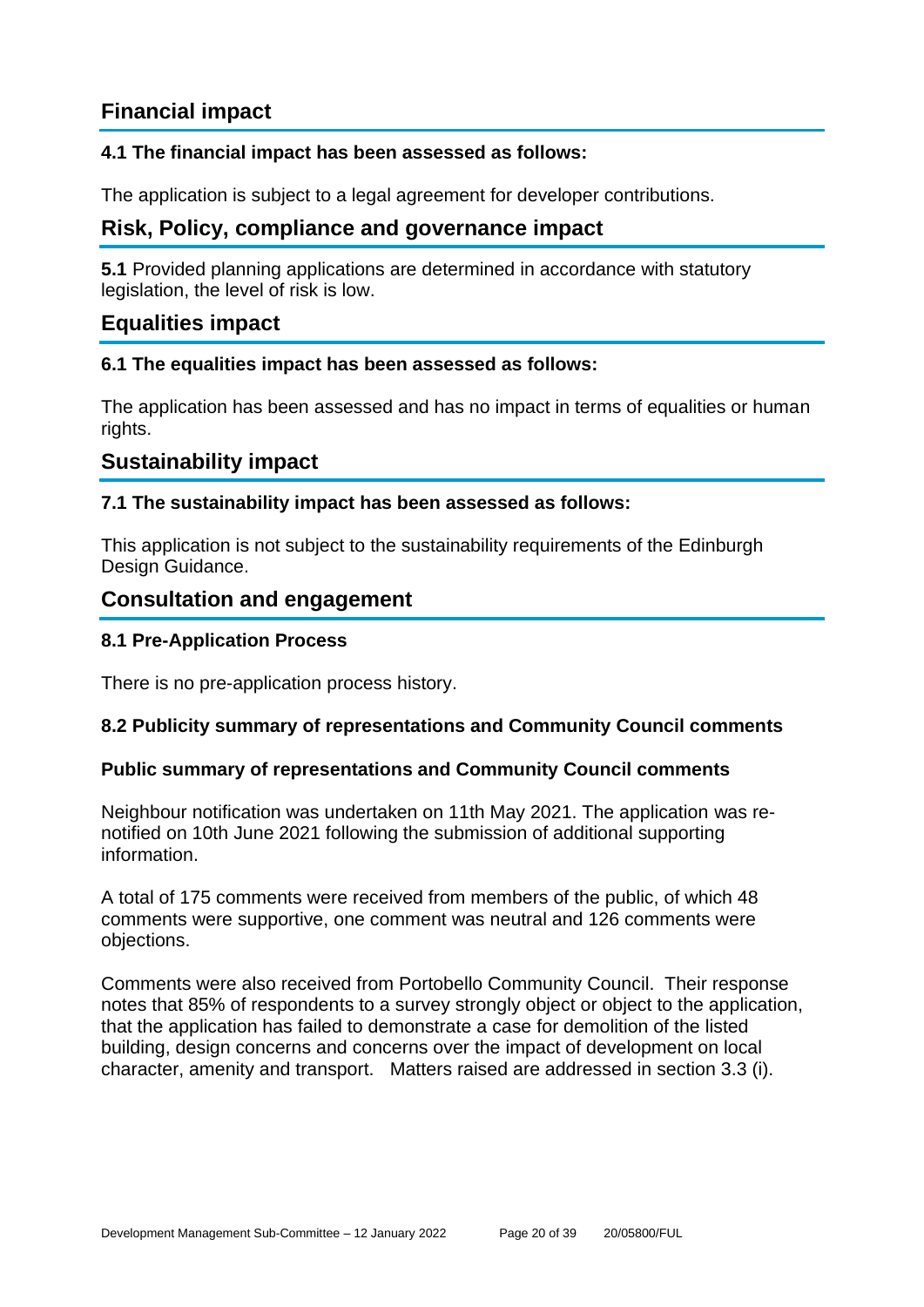## **Background reading/external references**

- To view details of the application, go to
- [Planning and Building Standards online services](https://citydev-portal.edinburgh.gov.uk/idoxpa-web/search.do?action=simple&searchType=Application)
- [Planning guidelines](http://www.edinburgh.gov.uk/planningguidelines)
- [Conservation Area Character Appraisals](http://www.edinburgh.gov.uk/characterappraisals)
- [Edinburgh Local Development Plan](http://www.edinburgh.gov.uk/localdevelopmentplan)
- **[Scottish Planning Policy](http://www.scotland.gov.uk/Topics/Built-Environment/planning/Policy)**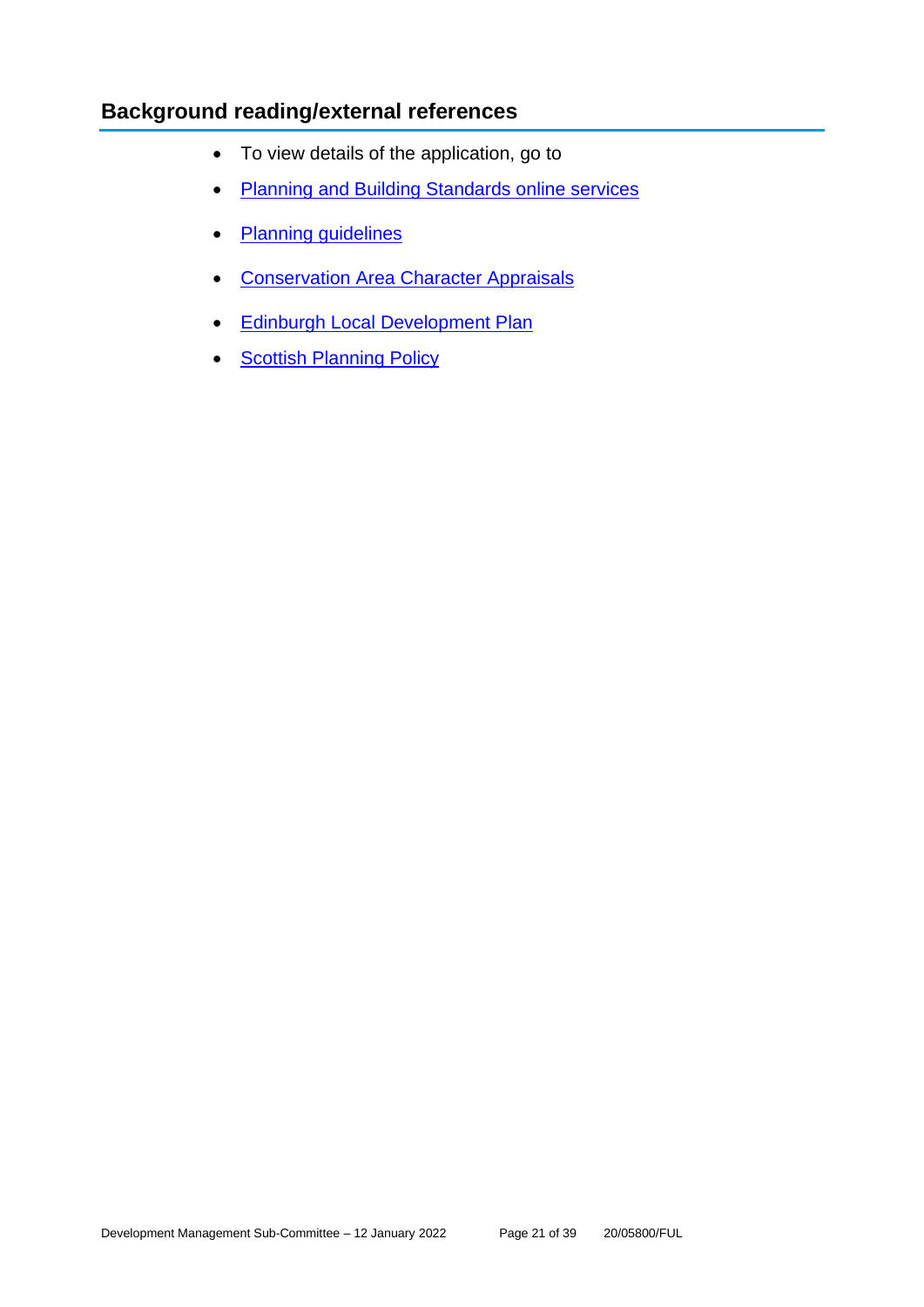| <b>Statutory Development</b><br><b>Plan Provision</b> | The site lies within the urban area of the adopted<br>Edinburgh Local Development Plan and is located<br>within Portobello Conservation Area. |
|-------------------------------------------------------|-----------------------------------------------------------------------------------------------------------------------------------------------|
| Date registered                                       | <b>18 January 2021</b>                                                                                                                        |
| <b>Drawing numbers/Scheme</b>                         | $01-07,$                                                                                                                                      |

**David Givan** Chief Planning Officer PLACE The City of Edinburgh Council

Contact: Julie Ross, Planning Officer E-mail:julie.ross@edinburgh.gov.uk

## **Links - Policies**

#### **Relevant Policies:**

Scottish Planning Policy (SPP) - The SPP sets out Scottish Government policy on nationally important land use matters and includes subject specific policies on: economic development, town centres and retailing, housing, rural development, coastal planning, fish farming, historic environment, landscape and natural heritage, open space and physical activity, green belts, transport, renewable energy, flooding and drainage, waste management, minerals, on-shore oil and gas, surface coal mining and communications infrastructure.

The Historic Environment Policy for Scotland 2019 outlines Government policy on how we should care for the historic environment when taking planning decisions.

#### **Relevant policies of the Local Development Plan.**

LDP Policy Des 1 (Design Quality and Context) sets general criteria for assessing design quality and requires an overall design concept to be demonstrated.

LDP Policy Des 3 (Development Design - Incorporating and Enhancing Existing and Potential Features) supports development where it is demonstrated that existing and potential features have been incorporated into the design.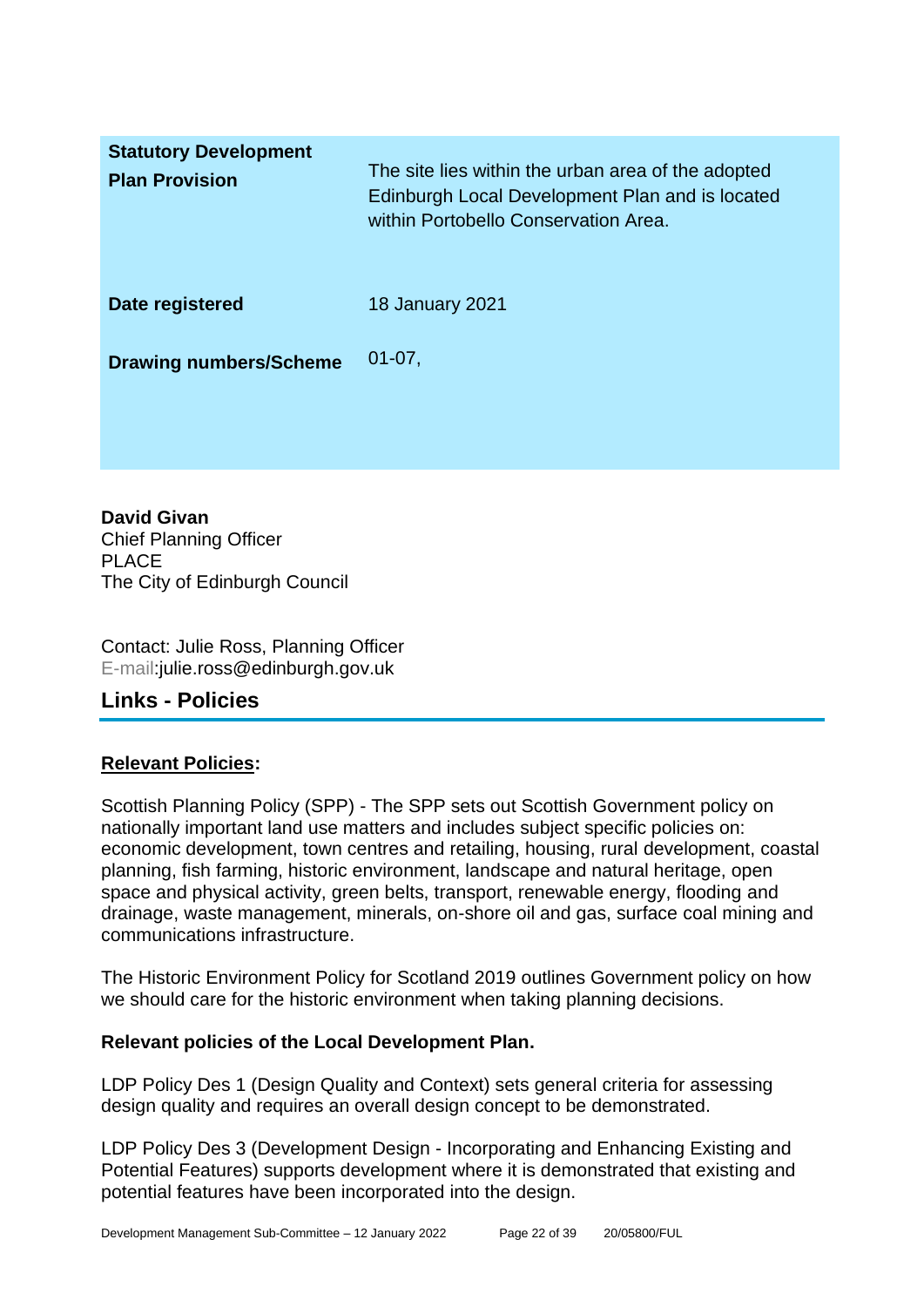LDP Policy Des 4 (Development Design - Impact on Setting) sets criteria for assessing the impact of development design against its setting.

LDP Policy Des 5 (Development Design - Amenity) sets criteria for assessing amenity.

LDP Policy Des 6 (Sustainable Buildings) sets criteria for assessing the sustainability of new development.

LDP Policy Des 7 (Layout design) sets criteria for assessing layout design.

LDP Policy Env 2 (Listed Buildings - Demolition) identifies the circumstances in which the demolition of listed buildings will be permitted.

LDP Policy Env 3 (Listed Buildings - Setting) identifies the circumstances in which development within the curtilage or affecting the setting of a listed building will be permitted.

LDP Policy Env 4 (Listed Buildings - Alterations and Extensions) identifies the circumstances in which alterations and extensions to listed buildings will be permitted.

LDP Policy Env 5 (Conservation Areas - Demolition of Buildings) sets out criteria for assessing proposals involving the demolition of buildings within a conservation area.

LDP Policy Env 6 (Conservation Areas - Development) sets out criteria for assessing development in a conservation area.

LDP Policy Env 12 (Trees) sets out tree protection requirements for new development.

LDP Policy Env 20 (Open Space in New Development) sets out requirements for the provision of open space in new development.

LDP Policy Env 21 (Flood Protection) sets criteria for assessing the impact of development on flood protection.

LDP Policy Env 22 (Pollution and Air, Water and Soil Quality) sets criteria for assessing the impact of development on air, water and soil quality.

LDP Policy Hou 1 (Housing Development) sets criteria for assessing the principle of housing proposals.

LDP Policy Hou 3 (Private Green Space in Housing Development) sets out the requirements for the provision of private green space in housing development.

LDP Policy Hou 5 (Conversion to Housing) sets out the criteria for change of use of existing buildings to housing.

LDP Policy Tra 2 (Private Car Parking) requires private car parking provision to comply with the parking levels set out in Council guidance, and sets criteria for assessing lower provision.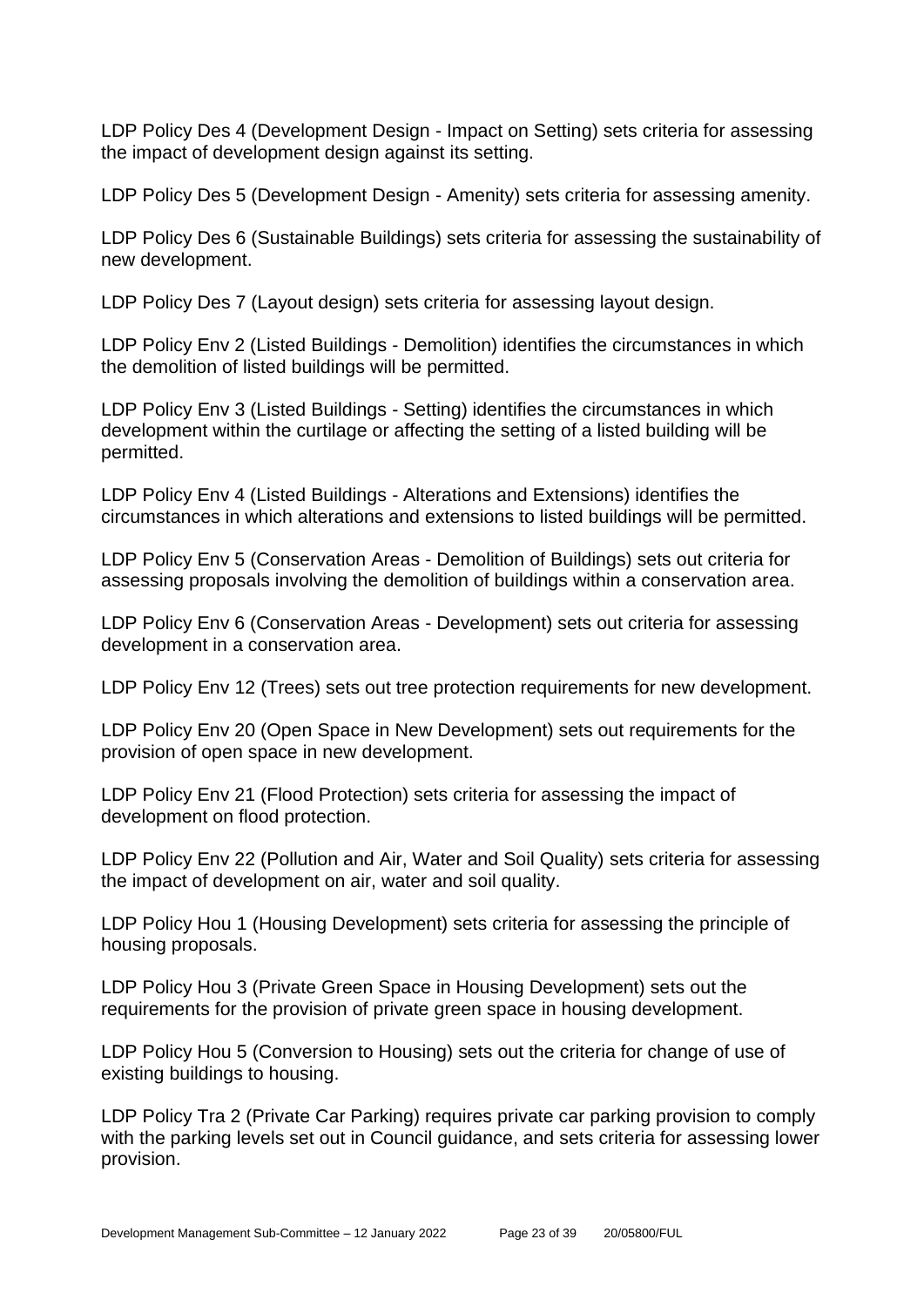LDP Policy Hou 6 (Affordable Housing) requires 25% affordable housing provision in residential development of twelve or more units.

LDP Policy Tra 2 (Private Car Parking) requires private car parking provision to comply with the parking levels set out in Council guidance, and sets criteria for assessing lower provision.

LDP Policy Tra 3 (Private Cycle Parking) requires cycle parking provision in accordance with standards set out in Council guidance.

**The Portobello Conservation Area Character Appraisal** emphasises the village/small town character of the area, the importance of the long sea-front promenade, the high quality architecture, and the predominant use of traditional building materials

#### **Relevant Non-Statutory Guidelines**

**Non-Statutory guidelines** Edinburgh Design Guidance supports development of the highest design quality and that integrates well with the existing city. It sets out the Council's expectations for the design of new development, including buildings, parking, streets and landscape, in Edinburgh.

**Non-statutory guidelines** 'LISTED BUILDINGS AND CONSERVATION AREAS' provides guidance on repairing, altering or extending listed buildings and unlisted buildings in conservation areas.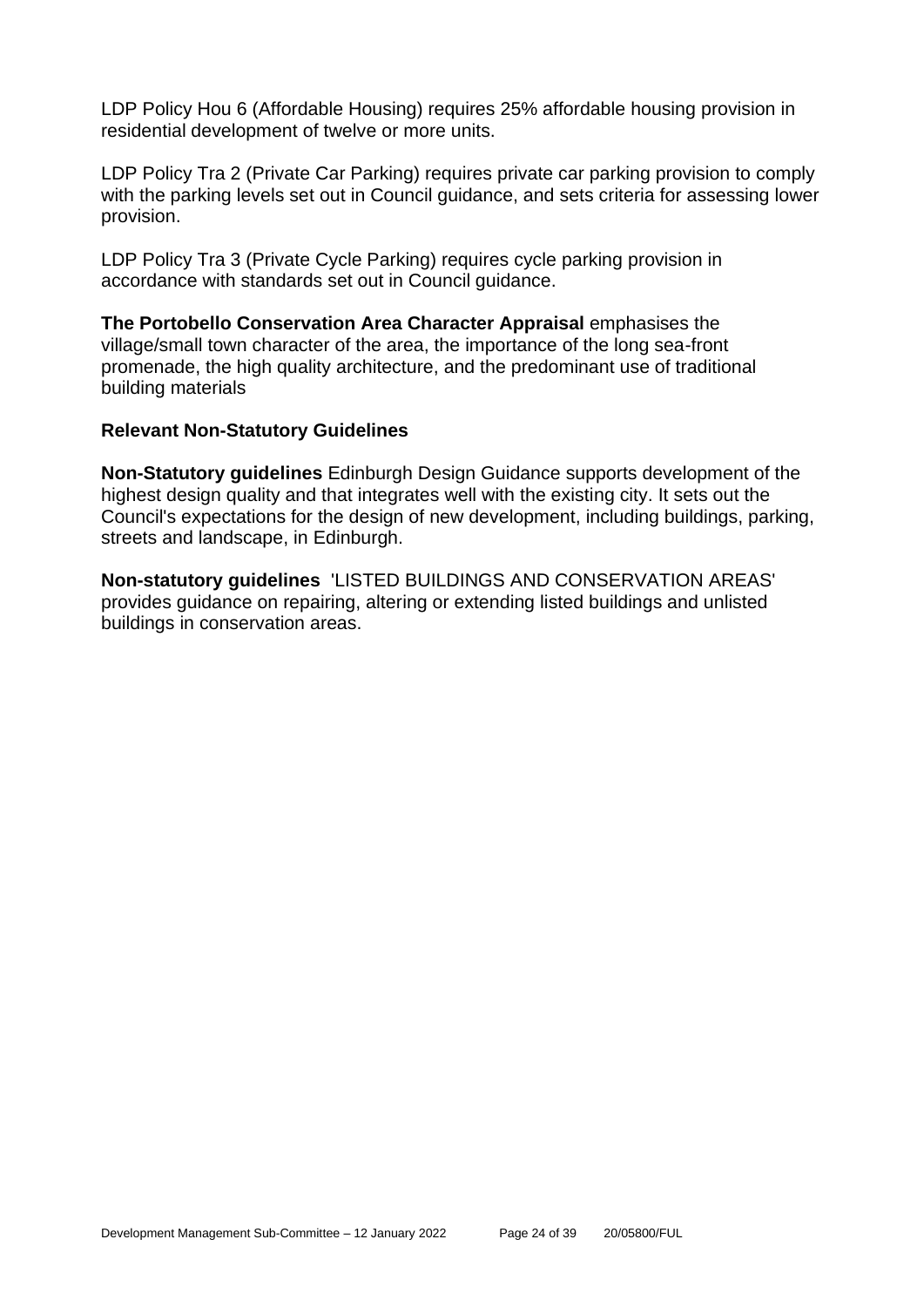# **Appendix 1**

**Application for Planning Permission 20/05800/FUL at 14 Bath Street, Edinburgh, EH15 1EY. Demolition of auditorium and retention and partial restoration of principal external elements of the Art Deco facade, erection of 21 residential flats with associated car parking and landscaping.**

## **Consultations**

#### *HES Response 1 (2nd March 2021)*

#### *Our Advice*

*The proposal is for the substantial demolition of 14 Bath Street and its subsequent redevelopment to provide 21 residential units. The principal façade and returns would be retained and re-worked, including re-instatement of the central tower feature. The remaining elevations and interior, including the auditorium, would be removed. The extent of removals would mean the substantial loss of the category C listed building.We object to the application because we do not consider the applicant has proved the building cannot be meaningfully repaired as required by policy and guidance on listed buildings.*

#### *The building*

*The former County Cinema, opened in 1939, is an important example of the work of Thomas Bowhill Gibson (1895-1949), a specialist in Cinema architecture of the interwar period. Alterations carried out in the 1950s and 1970s have impacted upon the original external appearance and internal layout, notably the removal of the central tower feature, lowering of adjacent stepped walls and the insertion of a suspended ceiling to the auditorium. Nevertheless, the building remains a good example of a purpose-built Art Deco cinema of the late 1930s. The survival of the original decorative scheme to the auditorium, above the suspended ceiling, is also significant. We consider the building has both architectural and historical merit which is reflected in its listed status.The substantial demolition caused by the removal of the interior and auditorium, particularly its surviving finishes, would represent a significant negative impact on the importance, or special interest, of the listed building, and we cannot support this.*

#### *Background*

*This application mirrors a 2016 application (16/06449/LBC) refused by your Council in 2018 - a decision subsequently upheld at appeal. We initially objected to this earlierapplication because of the auditorium's importance, and that its loss had not been justified. Once further information was presented, we concluded doubt existed over the feasibility of repairing and retaining the auditorium and withdrew our objection. We also*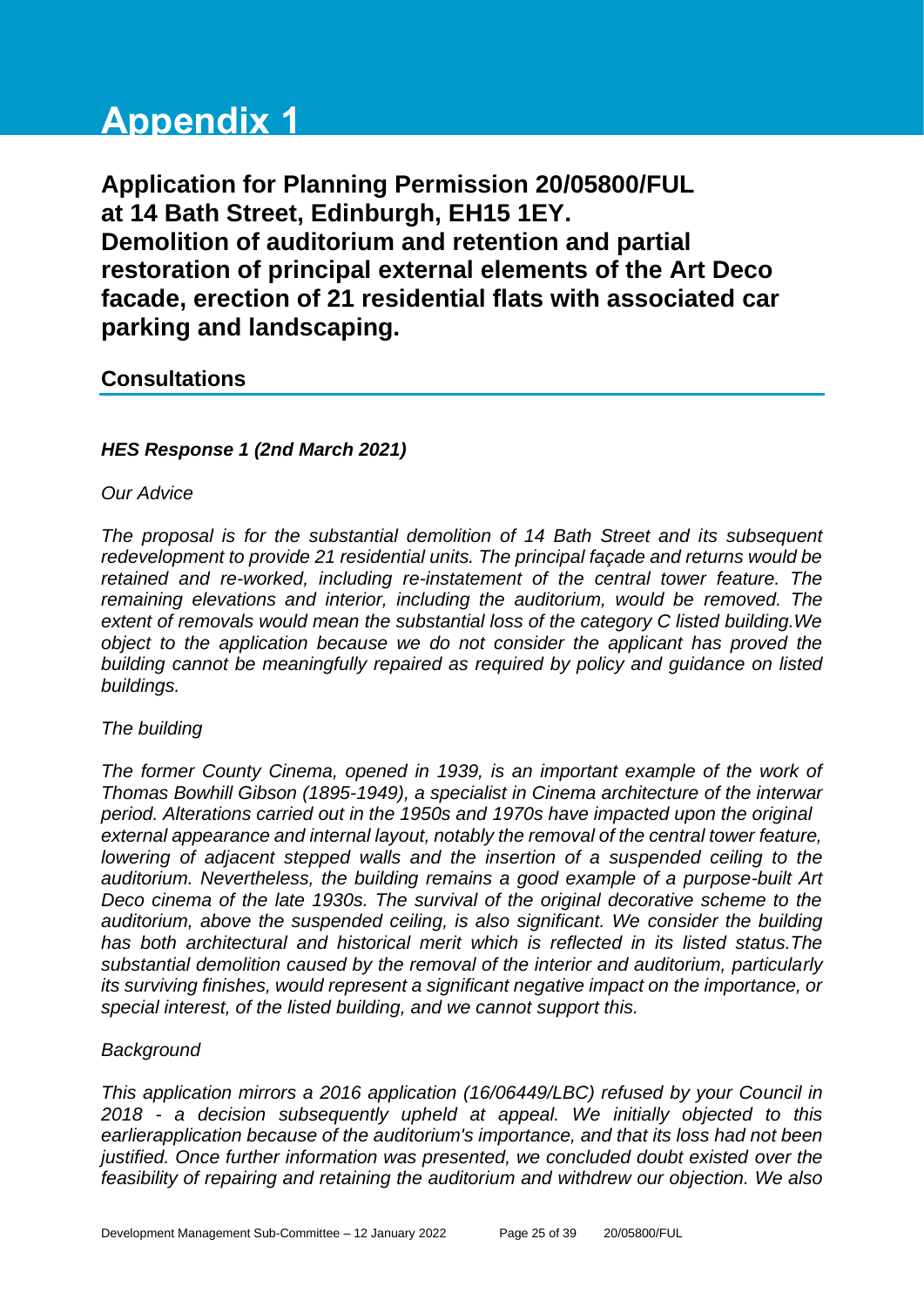*advised that your Council obtained independent engineering advice to examine the detailed arguments being put forward. The argument for removing the auditorium in this new application appears essentially the same as in 2016 - that it is incapable of repair.*

#### *Policy & Guidance*

*The policy context also remains essentially the same. National policy on listed buildings maintains the presumption for their retention. New national guidance on Demolition of Listed Buildings has been published, although the circumstances in which the loss of a*  listed building could be considered acceptable has not fundamentally changed. One of *these circumstances is that a building is incapable of meaningful repair, which an applicant should be able to demonstrate and justify.The guidance states that:*

*There are occasions when repairing and reusing a listed building would lead to extensive*  loss or replacement of fabric, which would have a consequent effect on its special *interest. If repairing a building cannot preserve its special interest, it is not capable of meaningful repair.*

*Instances where meaningful repair might not be possible include where the building has inherent design failures, or where a timber structure has decayed so much that no original material can be saved. It would not be possible to meaningfully repair a building where there is structural damage that cannot be repaired without complete reconstruction - such as serious corrosion of reinforced concrete frames, or extensive damage to the building.*

#### *The case for demolition*

*The argument, once again, to support demolition appears to rest on the auditorium being incapable of meaningful repair. It would have been helpful if this link to national policy and guidance was made explicitly clear in the application's supporting information. We know other objectors to this application have a conflicting view (having their own engineering advisors) and are of the opinion the auditorium is capable of repair and reuse. Your Council has asked us for a view on the structural soundness of the building given the competing and contradictory views being expressed. From the information we have seen, we believe the structure to be in a reasonable condition, however, the current condition does not appear to be the main cause of disagreement. Instead, the issue has more to do with the scope of works that would be required to bring the large internal auditorium space back into cinema use, or indeed any other compatible use.*

*We have consulted our own structural engineer for advice to inform our position on the engineering report and, in turn, this new application. Our position is that, based on the*  information we have seen to date, we are not convinced the application presents a full *understanding of the existing structure and does not justify intervention and large-scale remedial works to bring the building back into use. We cannot conclude the building is incapable of being repaired and therefore must conclude the case for demolition has not been demonstrated.*

*The implications for asbestos within the building and the original decoration within the auditorium has equally conflicting opinions. We have not assessed the asbestos report attached to the application. The presumption should be for the retention of features that contribute to the special interest of a listed building. This is likely to be significantly influenced by the final use of the building - if, ultimately, demolition and residential use is*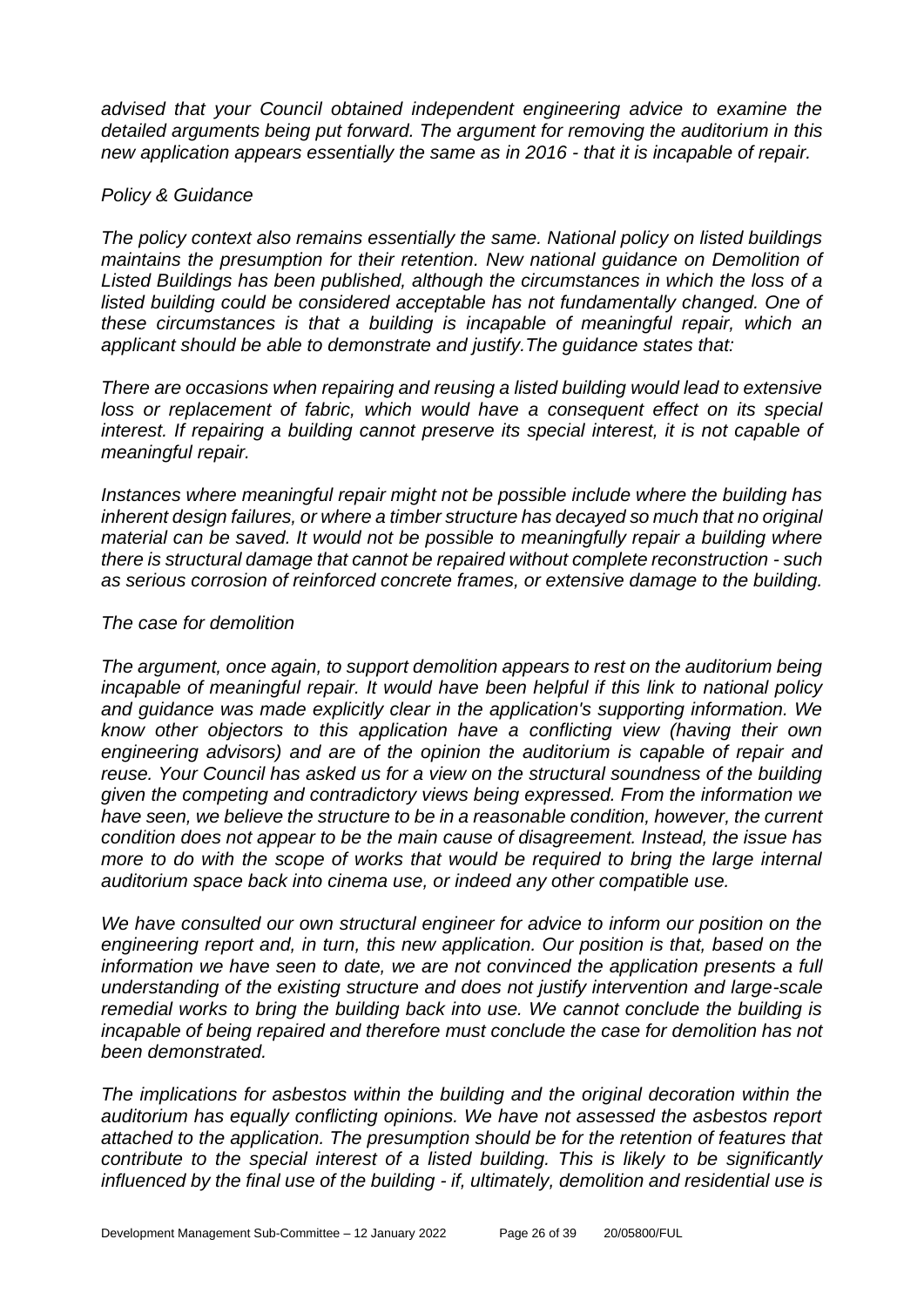accepted then the loss of the interior decoration would be a consequence. However, if *an alternative and compatible use for the auditorium is found, the extent to which historic and decorative features can be retained should be considered as part of an alternative proposal.*

*We will review our position if further information comes forward. We also do not wish to automatically presume repairing and reusing the building (with retention of the auditorium) would be straightforward. This may have implications that we are not, at thistime, fully considering, i.e. would Building Standards require upgrading works that would go beyond a more straight-forward repair and reuse scheme? We would therefore suggest you seek internal advice from your colleagues. We would wish to know if you receive any advice that might cast doubt on the successful repair and reuse of the auditorium, as this would potentially require us to review our position.*

#### *Alterations to the frontage*

*The re-instatement of missing architectural features is generally welcomed, and we recognise the conservation benefits that can potentially be achieved in this case. It is important to stress that re-instatement is not a requirement for owners of listed buildings, nor an approach we have promoted in past discussions on this building. In considering proposals for re-instatement, an important consideration is accuracy. We would advise that any successful scheme is likely to require a restoration of the original appearance of the façade. This would require a new design approach that discouraged additional new openings in the historic facades. We would therefore encourage a more sensitive conservation-based approach to the façade, based on the considerable archive of original drawing and images.*

#### *Conclusion*

*The intervention proposed by this application would be damaging and result in the substantial loss of the listed building. The primary interest of the listed building is in its Art Deco frontage, albeit truncated and altered. However, the auditorium is also of significance, specifically its surviving original interior. Its loss would diminish the historical and architectural merit of the listed building. We do not believe it has been demonstrated that the auditorium is incapable of being meaningfully repaired. We therefore do not consider the substantial demolition of the listed building has been justified.*

*We would be happy to discuss the contents of this letter with your Council and the applicant if that would be helpful. If you are minded to grant consent, with or without conditions, you are required under the terms of the Planning (Listed Buildings and Conservation Areas) (Notification of Applications) Direction 2015 to notify Scottish Ministers.*

#### *Further Information*

*This response applies to the application currently proposed. An amended scheme may require another consultation with us.*

*Guidance about national policy can be found in our 'Managing Change in the Historic Environment' series available online at www.historicenvironment.scot/advice-*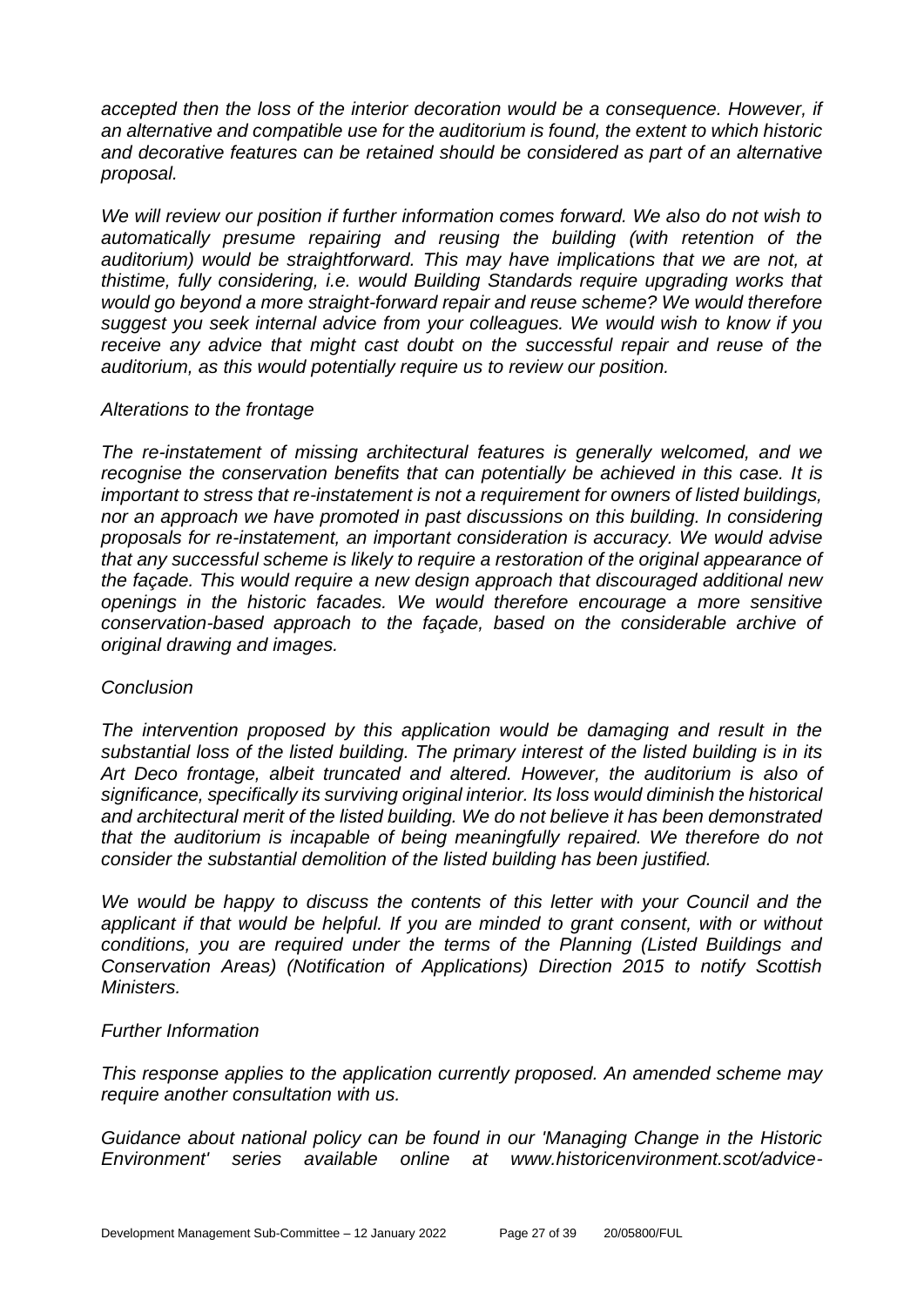*andsupport/planning-and-guidance/legislation-and-guidance/managing-change-inthehistoric-environment-guidance-notes/.*

*Technical advice is available through our Technical Conservation website at www.engineshed.org.*

*As this application involves the demolition of a listed building, if consent is granted there is a separate requirement through section 7 of the Planning (Listed Buildings and Conservation Areas)(Scotland) Act 1997 (as amended) to allow us the opportunity to carry out recording of the building. To avoid any unnecessary delay in the case of consent*  being granted, applicants are strongly encouraged to complete and return the Consent *Application Referral Form found at www.historicenvironment.scot/aboutus/what-wedo/survey-and recording/threatened-buildings-survey-programme.*

*Please contact us if you have any questions about this response.* 

#### *HES response 2 (21st October 2021)*

#### *Background*

*This is a re-consultation for the removal of the auditorium and alterations at 14 Bath Street (The George), originally the County Cinema. The removal of the auditorium is considered as substantial demolition and is being assessed against policy and guidance on the demolition of listed buildings.*

*We objected to the application in March because we were not convinced the auditorium is incapable of meaningful repair. We would refer to our original objection letter of 2 March where we outlined the significance of The George, the policy and guidance implications for the proposal to demolish the auditorium, and the reasoning behind our objection.*

#### *Our advice*

*The main area of consideration remains the scope of works that would be required to bring the auditorium space back into a cinema, or another compatible use. We are not convinced the new information supporting this application demonstrates conclusively that the auditorium is incapable of meaningful repair. For a building to be incapable of meaningful repair, we would expect the repair and* 

*remedial works to be so extensive - requiring the replacement of all, or a substantialamount, of original fabric - that the significance of the listed building would be damaged.*

*We consider that some uncertainty remains over the extent of repair works - and the quantity of fabric removal - required to bring the auditorium back into use. We therefore maintain our objection to the application. Two new reports have been submitted - a second Structural Condition Report from the applicant's engineers and a Peer Review Report (also undertaken on behalf of the applicant). The new reports have not identified any significant issues with the structural integrity of the building in the short to medium term. The conclusions and recommendations within the second Structural Condition Report (compared to the first) have a greater emphasis on retention and repair. We note*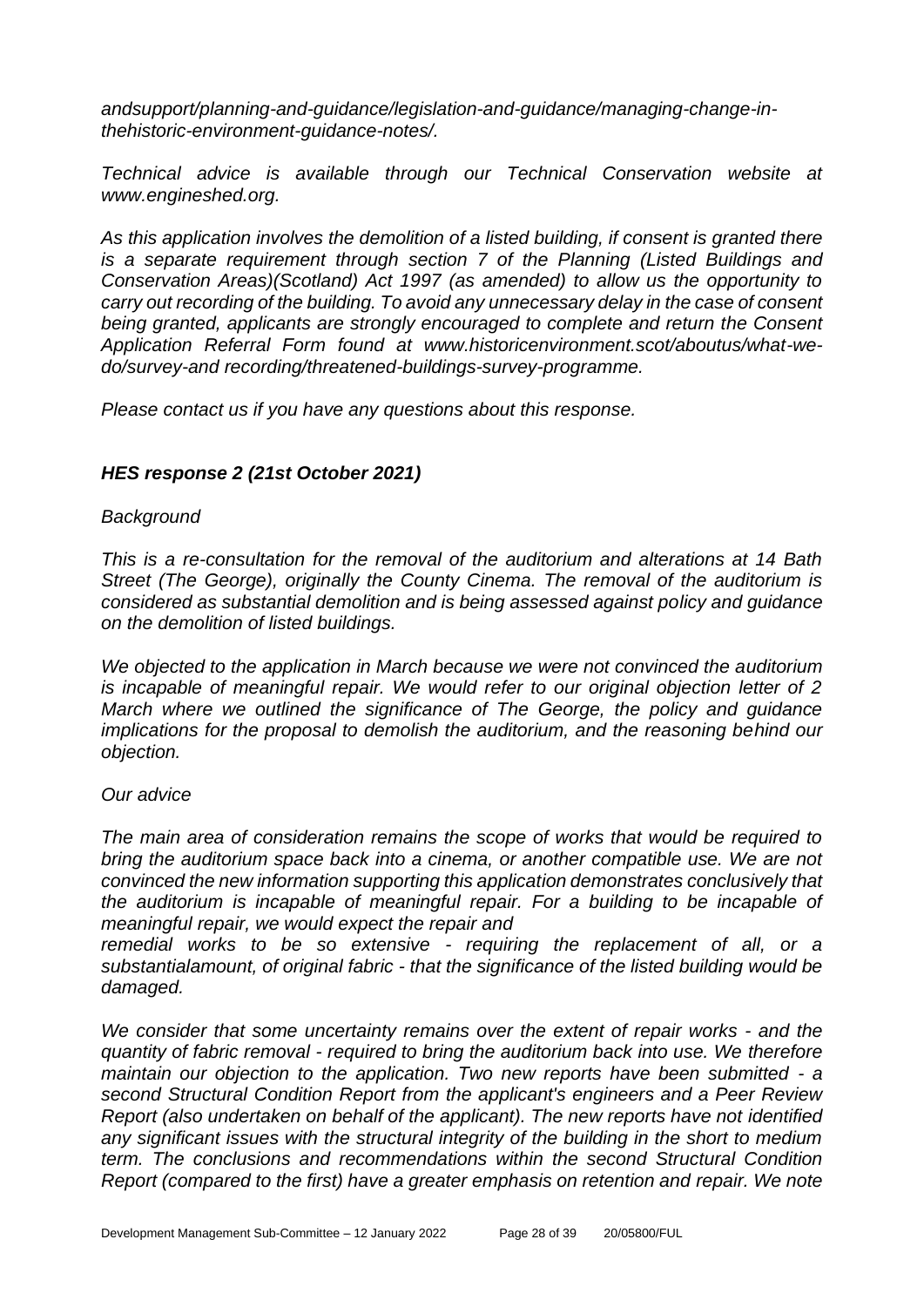*the recommendations focus on the short to medium term and include provision for further monitoring and assessments. In the overall conclusions, it is recognised that the scope of repairs will need to be reviewed with other aspects of a restoration project.*

*The Peer Review Report looks at the structural condition reports and considers that while neither are specific in what bringing back into use may involve ''sufficient information exists to make a reasonable estimate of the type of upgrading that will be necessary'' (page 14). The Report discusses the implications of any requirement to obtain a building warrant for modifications and additions to the building (to facilitate reuse), as well as the need to consider safety measures and avoid the risk of accidental loading and progressive collapse. It is assumed the works to the fabric of the building would be considered as repair and not require a building warrant (although this might depend on use).*

*Due to the assumptions within the Peer Review Report and the strong presumption of policy and guidance for the retaining listed buildings, our recommendation is that a scheme of reusing the building as a cinema (or again, a compatible use) is considered in more detail to be able to quantify the extent of new additions and alterations and the implication these will have on the structure of the auditorium.*

*We would not disagree that intervention - potentially significant intervention - would be required into the building fabric to facilitate reuse. This would include works to the roof (replacement of the existing asbestos covering and strengthening of existing purlins), internal concrete floor slabs, the auditorium's steel columns and the brickwork panels.* 

*We would have no issue with the replacement of the existing roof covering and purlins as - together with existing concrete floor slabs - we do not consider these make a substantial contribution to the significance of the listed building. We would therefore advise that when considering a reuse scheme for the auditorium, emphasis is given to looking at the implication for retaining the existing steel columns and brickwork as - due to the surviving internal decorative scheme - these elements make a positive contribution to the significance of the listed building.*

*We have never presumed that reusing the auditorium would be straightforward, and this remains the case. Since our original objection in March, we have visited The George with your Council, the applicants and their agents to aid assessment of the new supporting information. We have also discussed the application with your Council and have seen the advice provided by your colleagues in Building Standards.The advice from Building Standards would appear to emphasise the challenges a reuse scheme would face. We note the Council would seek a building warrant to ensure structural repairs meet modern standards (The Peer Review Report suggests that structural repairs would be unlikely to require a building warrant) and accommodate accidental loading and avoid the risk of progressive failure. We would expect the views of your Council's Building Standards colleagues are taken in consideration when looking at a scheme of reuse - specifically on the implication for the retention of the existing steel columns and brickwork.*

#### *Conclusion*

*We consider the supporting information currently does not prove the auditorium is incapable of meaningful repair, hence our objection is maintained. Taking into consideration the further information and the importance of the surviving internal*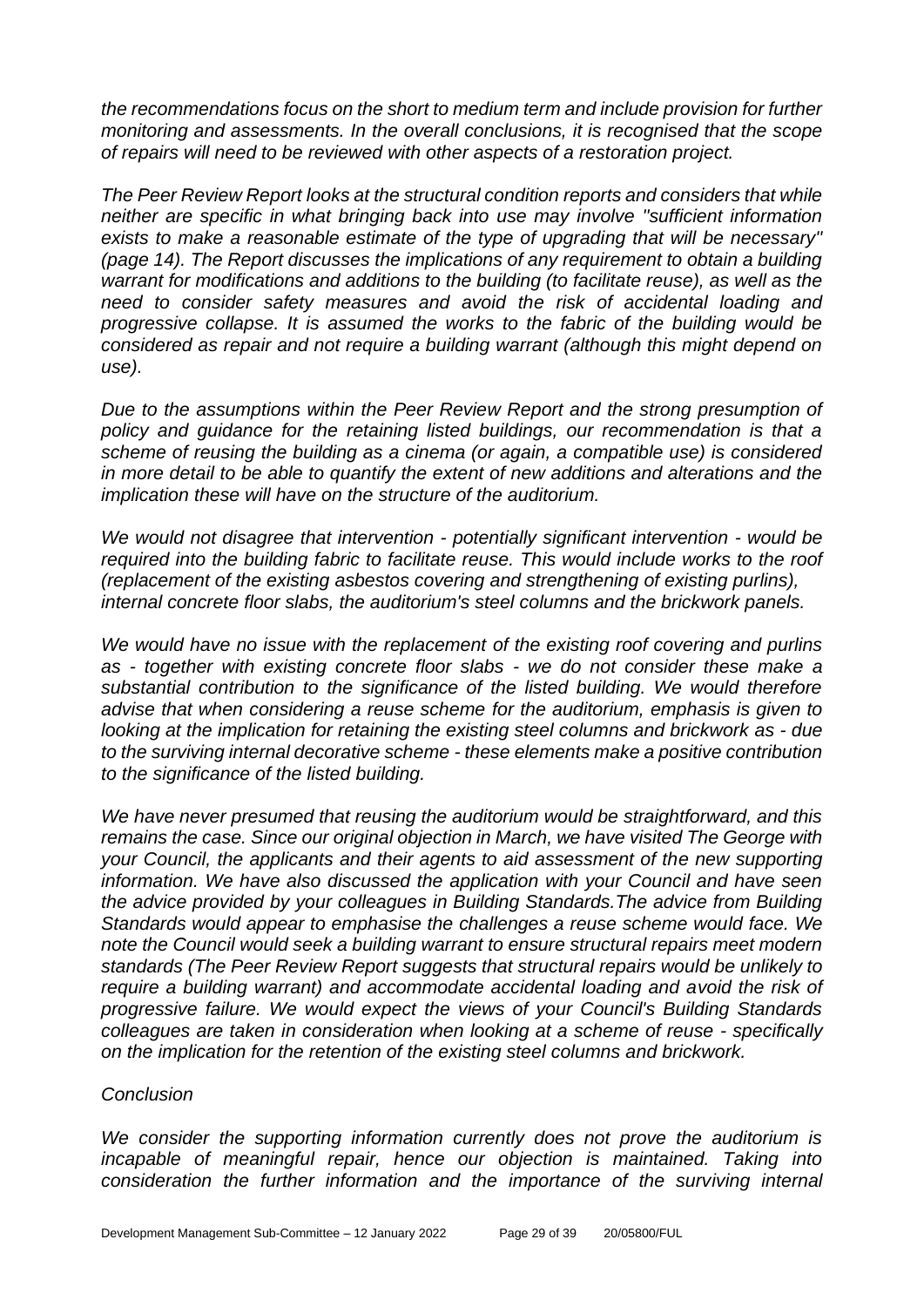*decorative scheme to the significance of the listed building, the critical issues appears to be the extent to which the auditorium's steel columns and brickwork can be retained. To substantiate an argument for demolition on the grounds the auditorium is incapable of meaningful repair, we would advise that that a scheme of reuse is considered in more detail - to reduce the amount of assumptions and provide greater certainly on the intervention to the existing steel columns and brickwork. If it can be demonstrated beyond reasonable doubt that all (or a significant amount) of the columns, brickwork and therefore the original interior decoration requires removal, we would withdraw our objection.*

*We would be happy to discuss the contents of this letter further with your Council if that would be helpful.*

*If you are minded to grant consent, with or without conditions, you are required under the terms of the Planning (Listed Buildings and Conservation Areas) (Notification of Applications) Direction 2015 to notify Scottish Ministers.*

*Further Information*

*This response applies to the application currently proposed. An amended scheme may require another consultation with us.*

*Guidance about national policy can be found in our 'Managing Change in the Historic Environment' series available online at www.historicenvironment.scot/adviceandsupport/planning-and-guidance/legislation-and-guidance/managing-change-in thehistoric-environment-guidance-notes/. Technical advice is available through our Technical Conservation website at www.engineshed.org.*

*As this application involves the demolition of a listed building, if consent is granted there is a separate requirement through section 7 of the Planning (Listed Buildings and Conservation Areas)(Scotland) Act 1997 (as amended) to allow us the opportunity to carry out recording of the building. To avoid any unnecessary delay in the case of consent being granted, applicants are strongly encouraged to complete and return the Consent Application Referral Form found at www.historicenvironment.scot/aboutus/what-wedo/survey-and-recording/threatened-buildings-survey-programme.*

*Please contact us if you have any questions about this response.* 

#### *CEC Structural Engineer*

*Comments on Reports from Will Rudd Davidson (WRD) - Peer reviewed by G3 and the counter-report from David Narro Assoc (DNA)*

*The Building Standards service is primarily concerned with the health, safety and welfare of occupants in and/or around buildings and to ensure that the public are protected from any dangerous or defective buildings. Historic Environment Scotland and the Planning service have other primary concerns related to this project that I cannot provide comment on.*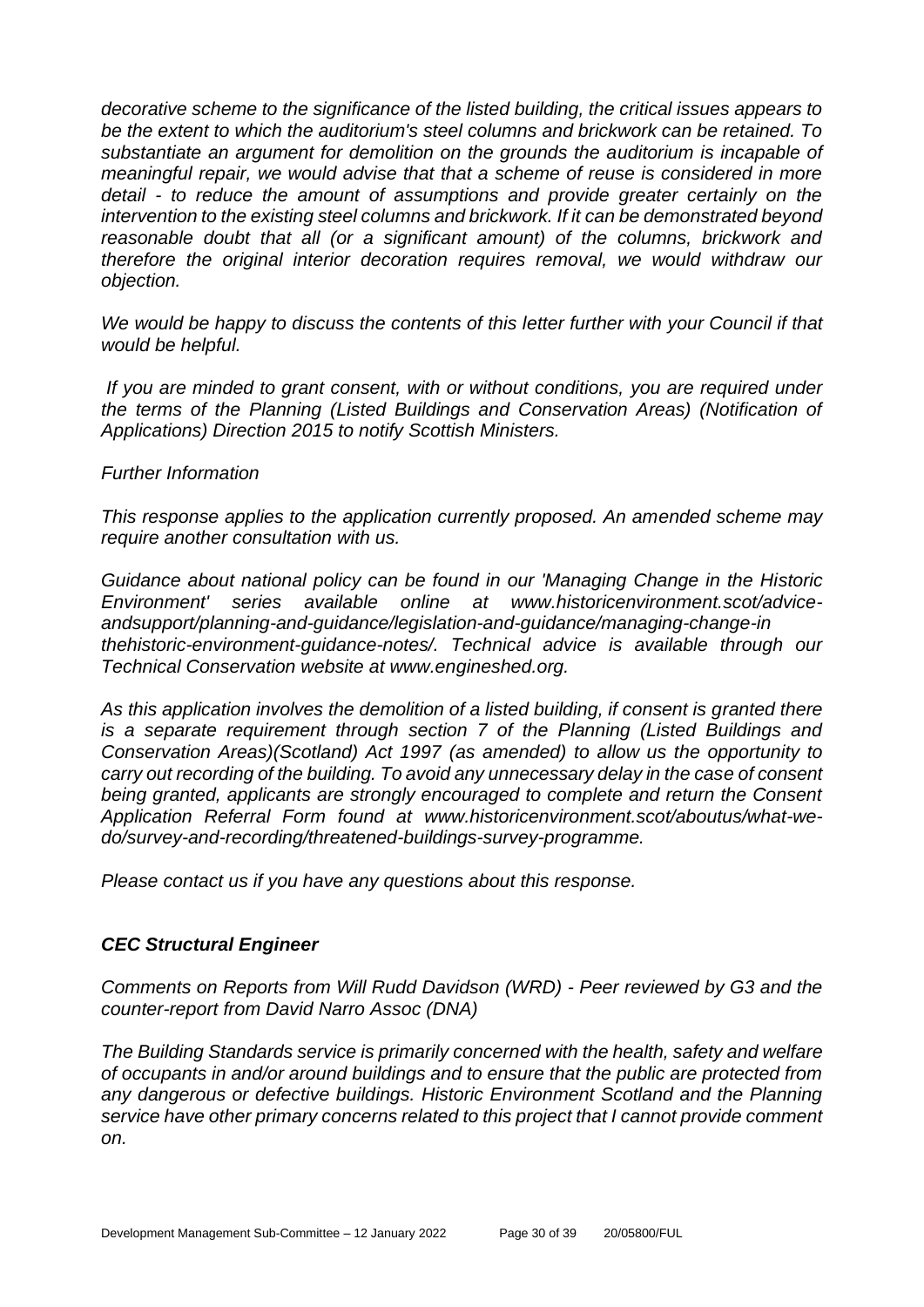We have been informed that the signature of the WRD report by a CARE Structural *Engineer is currently under investigation by ICE and legal opinion is being sought on the matter. Our review is based solely on whether we consider that a building warrant will be required for any of the remedial works that might be required in the reports. We are not questioning the validity, adequacy nor robustness of the amount of investigation that have been carried out by either party top-date.*

*Regulation 5 of the building regulations permits: - Any work associated with the*  replacement in whole or in part, by material of the same general type, of flooring, lining, *cladding, covering or rendering either internally or externally to be exempt from requiring a building warrant. On condition that this work, service, fitting or equipment is to a standard no worse than at present.* 

*The above could therefore allow some repairs to the existing building to be carried out without the need to apply for a building warrant. However, in an instance where it has been identified that new structural works are required, a building warrant will be required*  for this work. The new work will have to be demonstrated to meet the mandatory *standards in Regulations 8 - 12 e.g. DNA report p10 & p11 paragraphs d. introduction of secondary steel'., g. the addition of fire-proof boarding'& Section 4.5 replacement of the existing roof coverings' respectively.*

*Regulation 8 applies to all building work, and requires that materials, fittings and components used in the construction of buildings should be suitable for their purpose, correctly used or applied, and sufficiently durable, taking account of normal maintenance practices, to meet the requirements of these regulations.* 

*The fitness and suitability of a material for use for a specific purpose can be assessed in the following number of ways.*

- *- CE marking under the CPR*
- *- CE marking under other EU Directives and Regulations*
- *- British Standards*
- *- Other national and international technical specifications*
- *- Independent certification schemes*
- *- Tests and calculations*
- *- Past experience*

*The latter is defined as: - Past experience, such as in buildings in use may show that materials can perform the function for which they are intended.*

*Having read the reports from the 4 consultants Harley Haddow (HH), Will Rudd Davidson WRD), David Narro (DN) and G3 (the Peer Review) we have concentrated our structural summary on* 

- *1. the Peer review report of G3 and*
- *2. the opposing report from David Narro (DN)*

*as both are basing their conclusions on the structural condition report by WRD.*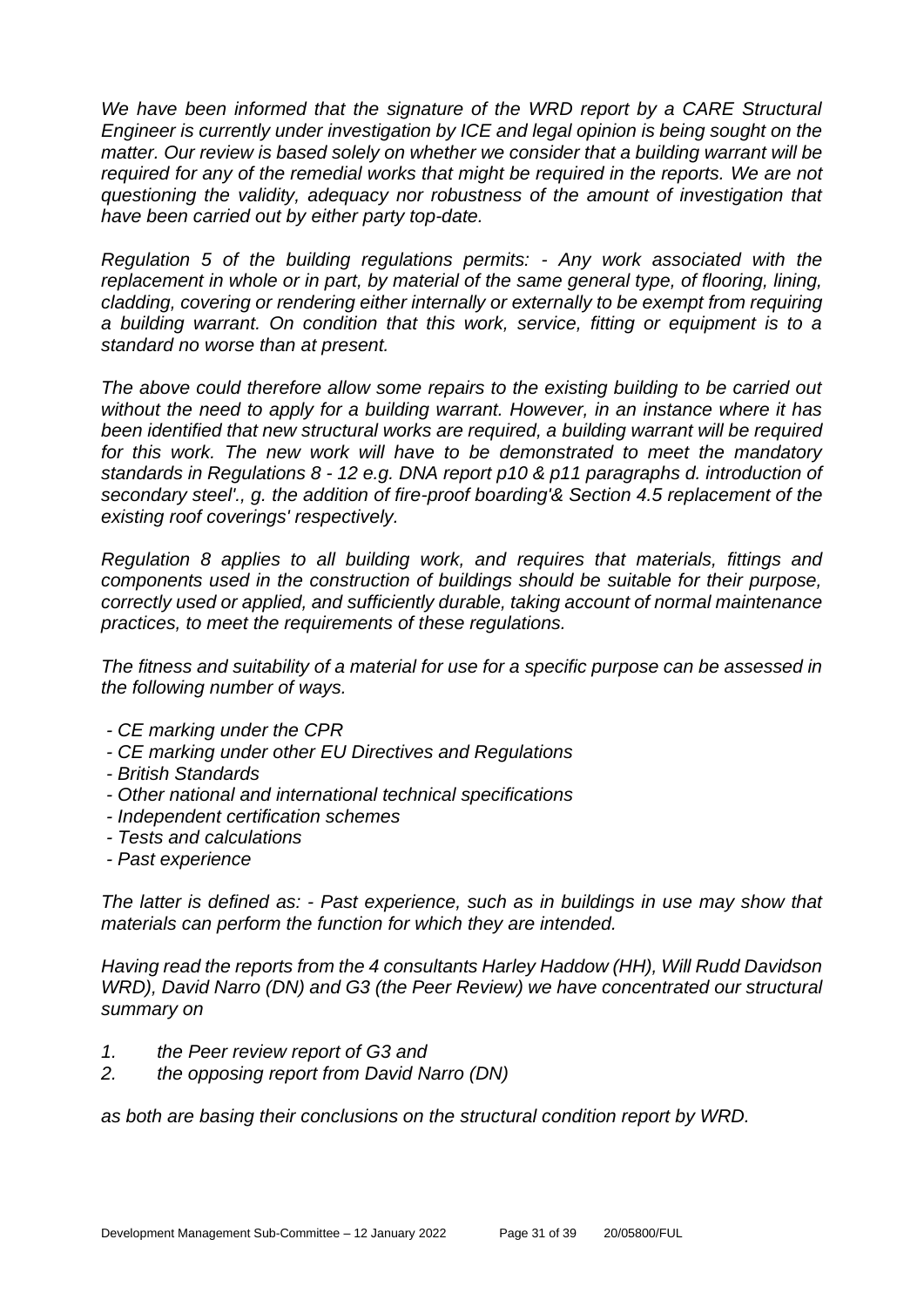*Both reports agree that there are areas of deterioration in the structure which are of concern and require structural enhancement however, they disagree on scope of work required to restore the structure to safely operate as a cinema.*

*DN, whilst agreeing that there are concerns on areas of the building, have concluded that the repairs to resolve these are basic. They have however caveated this by stating, that they have presupposed that the depreciation is limited in extent to the exposed areas and highlight that they would require further investigation to confirm the full degree of the deterioration.* 

*They have however emphasized that prior to closure as a cinema (1939-1974), the structure operated perfectly well for 35 years for the purposes for which it was designed and based on this they argue that it is not correct to analyse the structure using current codes of practice.*

*G3 on the other hand advise that the remediation measures will be substantial. They have reported to undertaking their own calculations on the structure using current codes of practice and concluded* 

*1. The main columns supporting the auditorium at their design capacity, even in good condition, they also have insufficient restraint against wind loading due to deficient restraint between existing brick panels and steelwork.*

*2. The gable columns require to be strengthened or replaced to meet current wind standards*

*3. The existing purlins are overstressed and require replacement*

*4. The asbestos roof requires to be replaced.*

*They have agreed with DN report regarding insufficient information as they would have preferred to see closer examination of the roof truss at eaves level.*

*On viewing the reports, it is obvious that the DN report would ensure that the historic integrity of the building is maintained however the measures proposed carries more structural risk than those proposed in the G3 report.* 

*In both reports there are assumptions made as to the unseen condition of the structural members, however from a structural point of view it is wise to assume worst condition and take conclusions on that basis.* 

*That said, the G3 report states that it has undertaken a calculative assessment on the structural members. Using current design codes and assuming members to be in good condition, they have concluded that the members were found to be at the limit of their capacity thus rendering some structural members now to be overstressed due to their lack of section via corrosive deterioration.*

In conclusion, the fact that structural enhancement is required and that calculative *measures add some doubt to the robustness of the structure, we are not convinced that repairs in accordance with Regulation 5 will be sufficient to ensure that the building is adequately strengthened to ensure the health and safety of the general public. We would therefore seek a building warrant to ensure that the proposed structural repairs meet current day standards and accommodate accidental loading and avoid the risk of progressive failure in accordance with the Scottish Building Regulations.*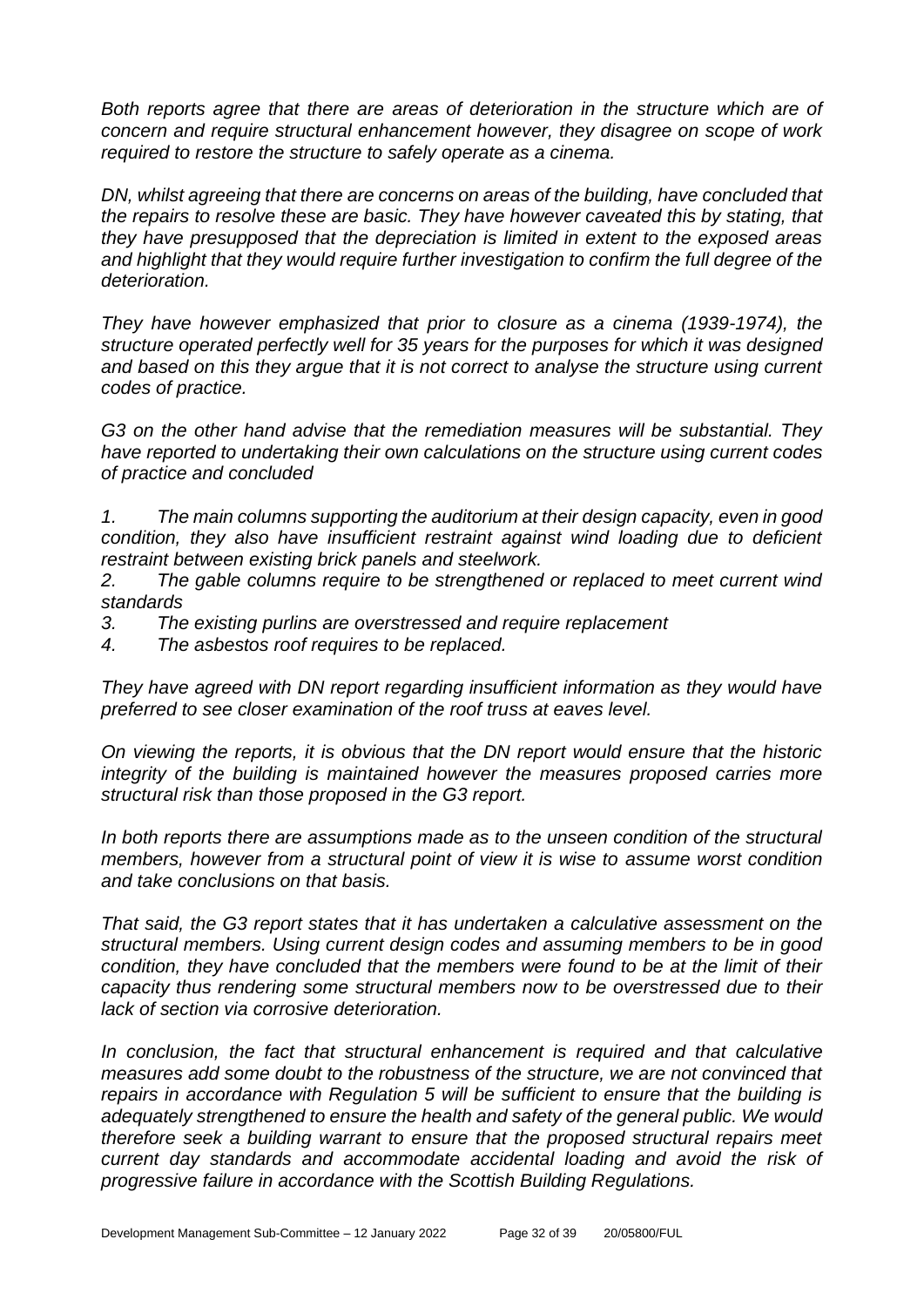#### *Archaeology*

*Further to your consultation request I would like to make the following comments and recommendations concerning these linked FUL & LBC applications for the demolition of auditorium and retention and partial restoration of principal external elements of the Art Deco facade, erection of 21 residential flats with associated car parking and landscaping.*

*This C-listed former bingo hall lies at the centre of the historic settlement of Portobello and at the heart of its conservation area. The building was constructed as the town's cinema in 1938 and reflects the Art Deco style of the period. Originally called the County Cinema the building underwent alterations in 1954 and finally closed as a cinema in 1974, thereafter trading as a bingo-hall. Prior to cinema's construction, historic mapping including John Woods 1824 Plan of the town, shows that site was occupied by a Georgian villa one of the earliest buildings on Bath Street and constructed during the initial phases of development of the street laid out in 1802 for the soon to be constructed public baths.* 

*As such the site has been identified as containing occurring within and area being of archaeological and historic significance both in terms of buried archaeology and the surviving listed former Cinema. Accordingly, this application must be considered under terms of Scottish Government's Our Place in Time (OPIT), Scottish Planning Policy (SPP), PAN 02/2011, Historic Environment Scotland's Policy Statement (HESPS) 2016 and Archaeology Strategy and Edinburgh Local Development Plan (2016) polices ENV2, ENV4, ENV5, ENV8 & ENV9.* 

#### *Historic Buildings*

*The development will require the significant loss of the Auditorium of this C-listed Art Deco former cinema. Such an action by its very nature must clearly be considered as having a significant adverse impact as it would lead to the loss of a main architectural element of this locally significant historic building. However, the impact is lessened in part by the aims to retain the important Art Deco facades and by the aim to retain and reuse salvaged architectural details within the scheme.* 

*Therefore, it is considered that this application is broadly acceptable in archaeology terms. However, if permission is granted it is essential that an archaeological historic building survey (level 3: detailed survey, phased plans and elevations, photographic and written survey) of the existing building is undertaken prior to and during demolition, in order to provide a permanent record of this important historic structure. This will build upon the original architect's drawings located within the RTPI archives in the NMRS held by HES.*

#### *Architectural Retention/Conservation*

*In addition, a conservation plan should be undertaken to identify what significant architectural elements can be retained and how they will be retained within the new building.*

*Buried Archaeology*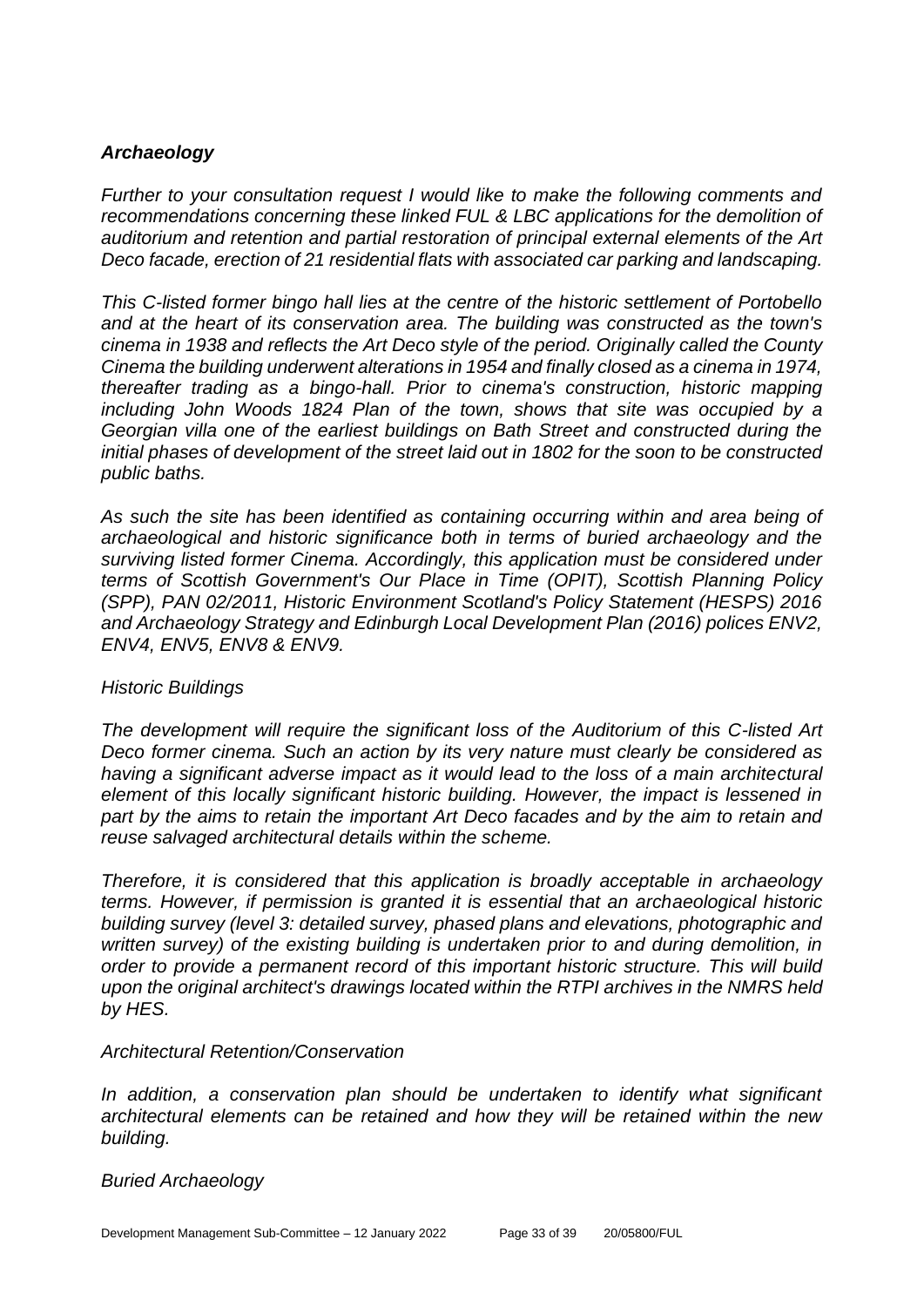*The proposed scheme will require extensive groundbreaking works relating to proposed demolitions and construction. Such works may disturb significant archaeological remains not only relating to the town's Georgian development, in particular the pre-1824 Georgian Villa shown Wood's Plan, and also potentially relating to Portobello's pottery industry. It is therefore essential if consent is granted, that a programme of archaeological excavation is undertaken prior to/during development in order to fully excavate, record and analysis any significant remains affected by demolition, landscaping & construction.*

It is recommended that these programmes of works be secured using the following *condition in order not only to fully record this historic building but also any associated buried remains;*

*'No demolition nor development shall take place on the site until the applicant has secured the implementation of a programme of archaeological work (excavation, historic building recording reporting and analysis, conservation, publication) in accordance with a written scheme of investigation which has been submitted by the applicant and approved by the Planning Authority.'* 

*The work must be carried out by a professional archaeological organisation, either working to a brief prepared by CECAS or through a written scheme of investigation submitted to and agreed by CECAS for the site. Responsibility for the execution and resourcing of the programme of archaeological works and for the archiving and appropriate level of publication of the results lies with the applicant.* 

#### *Affordable Housing*

*I have been asked to provide the consultation response for this application in regards to the Affordable Housing Policy. In order to do this, can you ask the applicant to submit an 'Affordable Housing Statement' (which will be a public document available on the City of Edinburgh Council's Planning Portal) which sets out how they have addressed/plan to address the following points:* 

*- The applicant should agree with the Council the tenure type and location of the affordable homes prior to the submission of a planning application* 

*- The applicant is requested to enter into an early dialogue the Council to identify a Registered Social Landlord (RSL) to deliver the affordable housing on site* 

*- The applicant should make provision for a minimum of 70% of the affordable housing on site to be social rent.* 

*- The affordable housing should include a variety of house types and sizes which are representative of the provision of homes across the wider site.* 

*- In the interests of delivering mixed, sustainable communities, the affordable housing policy units will be expected to be identical in appearance to the market housing units, an approach often described as "tenure blind"* 

*- The affordable homes should be designed and built to the RSL design standards and requirements.* 

*- The applicant will be required to enter into a Section 75 legal agreement to secure the affordable housing element of this proposal.*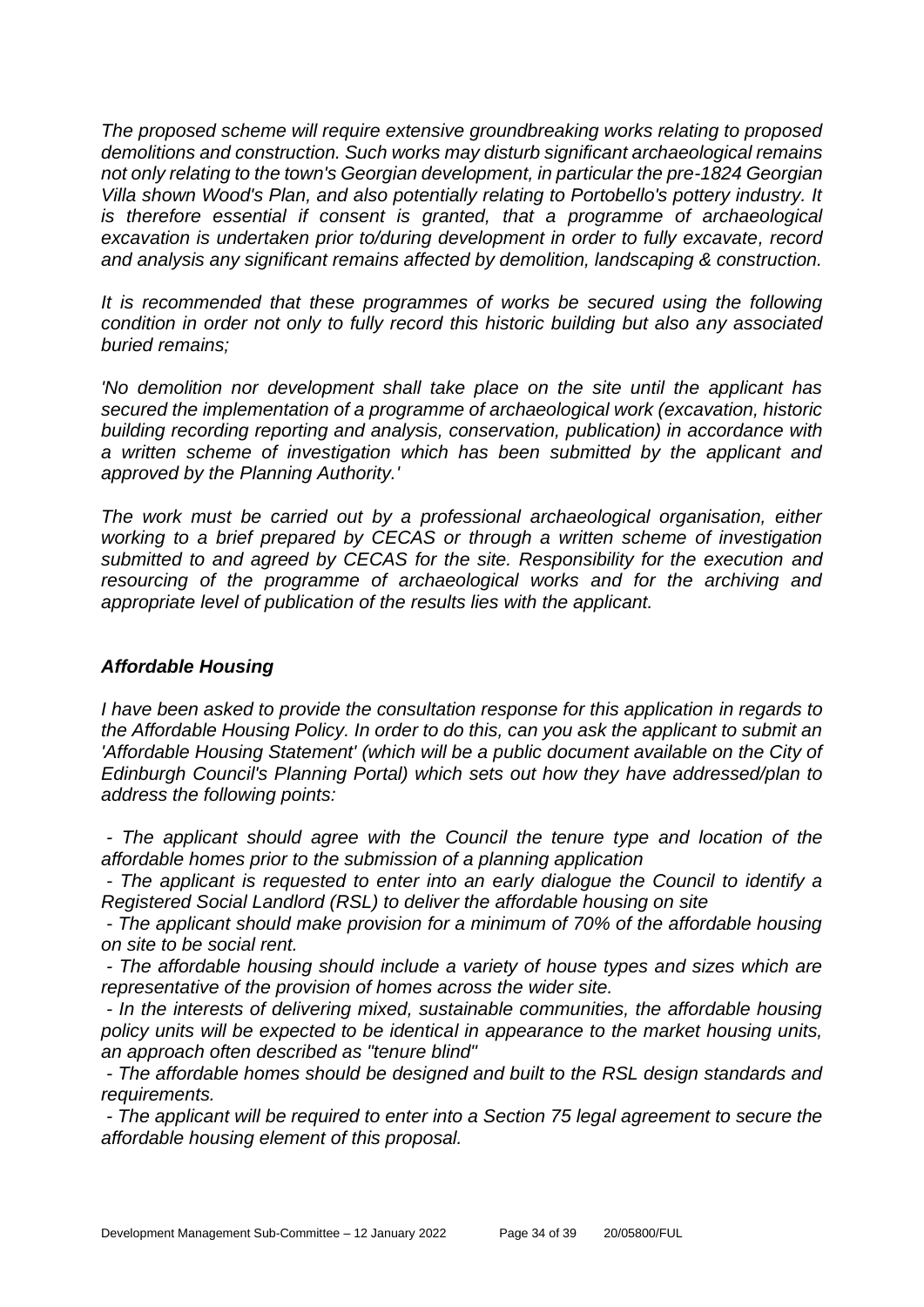#### *Communities and Families*

*The Council has assessed the impact of the growth set out in the LDP through an Education Appraisal (August 2018), taking account of school roll projections. To do this,*  an assumption has been made as to the amount of new housing development which will *come forward ('housing output'). This takes account of new housing sites allocated in the LDP and other land within the urban area.*

*In areas where additional infrastructure will be required to accommodate the cumulative number of additional pupils, education infrastructure 'actions' have been identified. The infrastructure requirements and estimated delivery dates are set out in the Council's Action Programme (February 2020).*

*Residential development is required to contribute towards the cost of delivering these education infrastructure actions to ensure that the cumulative impact of development can be mitigated. In order that the total delivery cost is shared proportionally and fairly between developments, Education Contribution Zones have been identified and 'per house' and 'per flat' contribution rates established. These are set out in the finalised Supplementary Guidance on 'Developer Contributions and Infrastructure Delivery' (August 2018).* 

*Assessment and Contribution Requirements*

*Assessment based on: 18 Flats (two one bedroom excluded)* 

*This site falls within Sub-Area P-1 of the 'Portobello Education Contribution Zone'.* 

*Using the pupil generation rates set out in the Council's Supplementary Guidance on 'Developer Contributions and Infrastructure Delivery', the development is expected to generate at least one additional primary school pupil but not at least one additional secondary school pupil. The Supplementary Guidance states that if a development is expected to generate at least one primary school pupil but less than one secondary school pupil, only a contribution towards new primary school infrastructure may be required.*

*There are no education infrastructure actions identified as required to mitigate the cumulative impact of development in this part of the Zone. Although the proposal is expected to generate one additional primary school pupil, additional education infrastructure is not required to mitigate its impact.*

*Accordingly, no contribution towards education infrastructure is required.* 

#### *Transport*

*Response 1 (29 January 2021)* 

*The application should be continued.*

*Reasons:*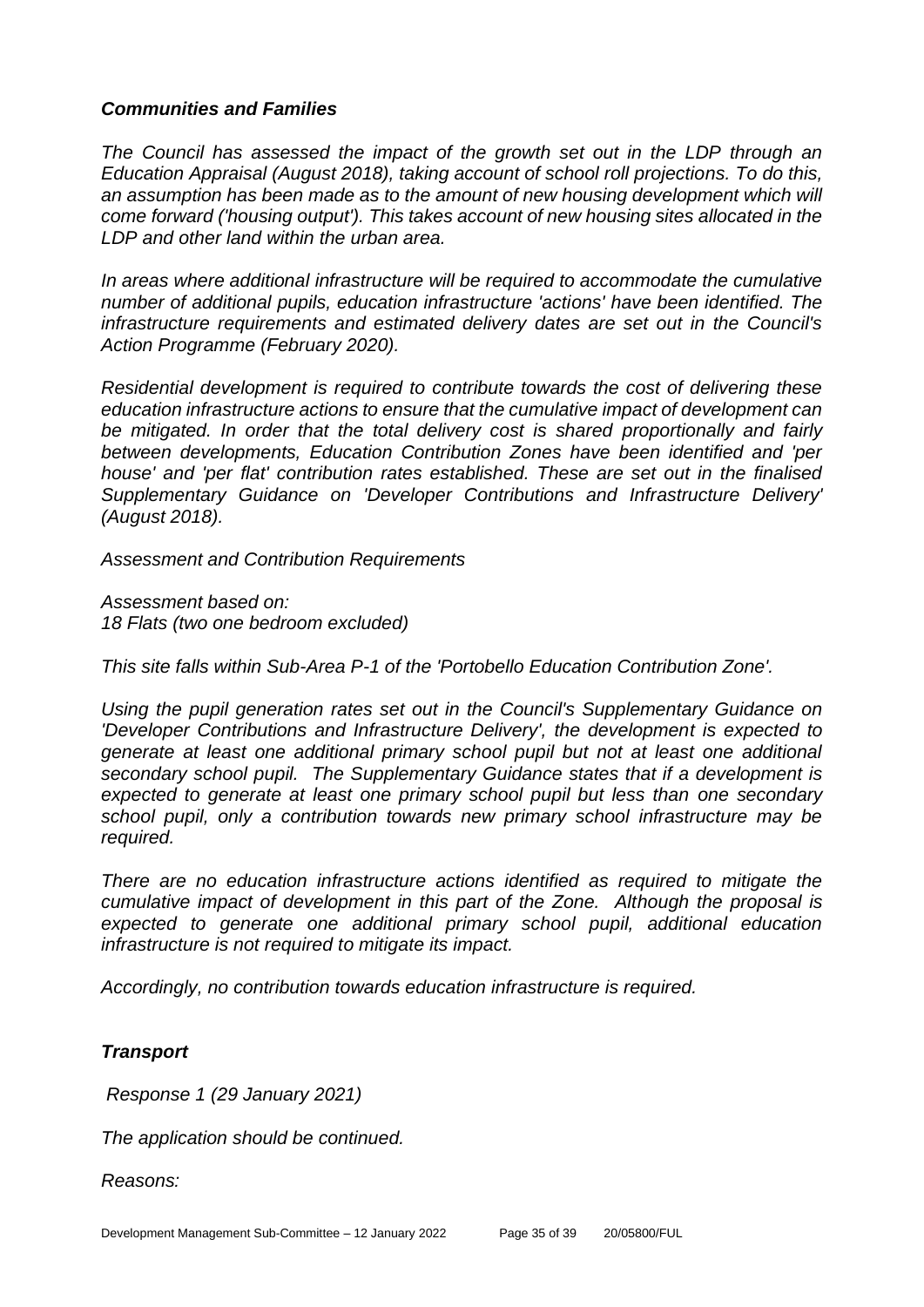*1. The proposals are considered contrary to LDP Policy Tra 2 - Private car parking for the following reasons:*

*a. The proposed level of car parking provision appears to exceed the current maximum standards for car parking;*

*b. No reasoned justification for the proposed level of car parking has been provided; c. Provision for EV charging;*

*d. Provision for Accessible car parking;*

*2. The proposals are considered contrary to LDP Policy Tra 3 - Private Cycle Parking as the proposals do not make any provision for cycle parking;*

*3. The proposals appear to show significant changes to the adopted footway on Bath Street, including provision for bin stores;*

*4. The applicant needs to satisfy themselves they have made reasonable adjustments in terms of accessibility, particularly the issue around the stepped access;*

#### *Note*

*I. The application has been assessed under the current Parking Standards (Edinburgh Design Guidance - January 2020) these permit the following:*

*a. A maximum of 20 car parking spaces (1 space per unit). 21 parking spaces are proposed (15 car parking spaces + 6 garages);*

*b. A minimum of 43 cycle parking spaces (2 spaces per 2/3 room unit, 3 spaces per 4+ room unit). 0 cycle parking is proposed.*

*c. A minimum of 1 of every 6 car spaces are required to be equipped for electric vehicle (EV) charging, resulting in a requirement for 3 spaces. 0 EV spaces are proposed; d. A minimum of 8% of the car parking is required to be designated as accessible, resulting in a requirement for 2 accessible spaces. 1 accessible space is proposed;* 

*II. The Edinburgh Design Guidance states that any proposed level of car parking requires reasoned justification to ensure that the proposals are contributing to the Council's aims and objectives around private car ownership and use;*

*III. The Applicant should note that the Council is currently proposing a controlled parking zone for the Portobello area with implementation anticipated for early 2023. (as per Strategic Parking Review update - January 2021)*

*IV. High quality, secure and accessible private cycle parking is required as part of this residential development. Cycle parking should be internal within a development with easily accessible distinct cycle stores. Cycle parking should be easy to use, support*  frame and wheel and any requirement to lift and/or drag a bike into place will not be *acceptable. Provision for non-standard bikes and maintenance facilities should also be considered;*

*V. It should be noted that the section of footway involved is adopted for maintenance purposes by the Council as "Public Road" as defined in the Roads (Scotland) Act 1984. The ownership of the land underneath is therefore irrelevant;* 

*Response 2 (24 November 2021)* 

*The application should be refused*

*Reasons:*

*1. The proposals are considered contrary to LDP Policy Tra 2 - Private car parking for the following reasons:*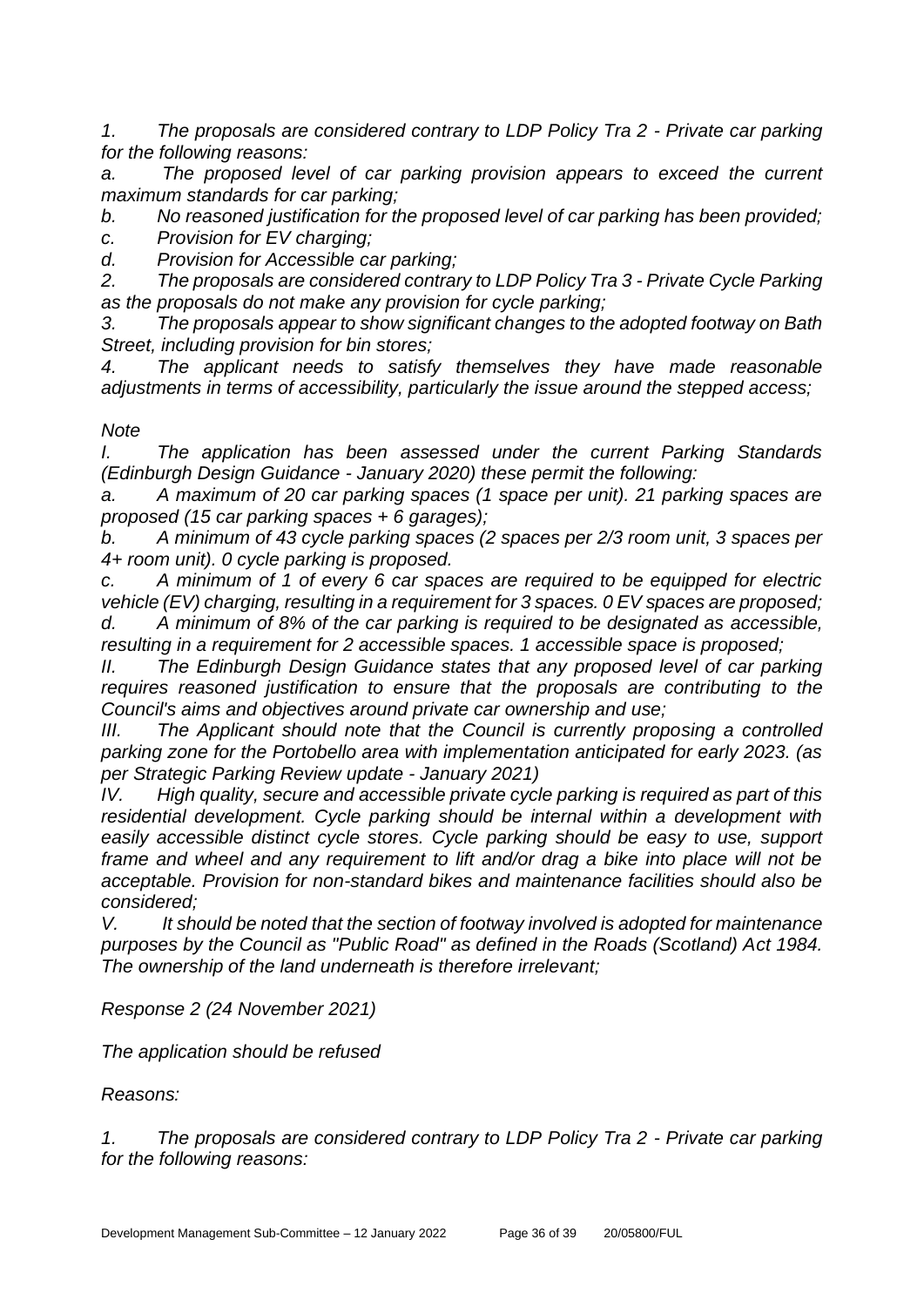*a. The proposed level of car parking provision appears to exceed the current maximum standards for car parking;*

*b. No reasoned justification for the proposed level of car parking has been provided;*

*c. Provision for EV charging;*

*d. Provision for Accessible car parking;*

*2. The proposals are considered contrary to LDP Policy Tra 3 - Private Cycle Parking as the proposals do not make any provision for cycle parking;*

*3. The proposals appear to show significant changes to the adopted footway on Bath Street, including provision for bin stores;*

*4. The applicant needs to satisfy themselves they have made reasonable adjustments in terms of accessibility, particularly the issue around the stepped access;*

#### *Note*

*I. The application has been assessed under the current Parking Standards (Edinburgh Design Guidance - January 2020) these permit the following:*

*a. A maximum of 20 car parking spaces (1 space per unit). 21 parking spaces are proposed (15 car parking spaces + 6 garages);*

*b. A minimum of 43 cycle parking spaces (2 spaces per 2/3 room unit, 3 spaces per 4+ room unit). 0 cycle parking is proposed.*

*c. A minimum of 1 of every 6 car spaces are required to be equipped for electric vehicle (EV) charging, resulting in a requirement for 3 spaces. 0 EV spaces are proposed; d. A minimum of 8% of the car parking is required to be designated as accessible,* 

*resulting in a requirement for 2 accessible spaces. 1 accessible space is proposed;* 

*II. The Edinburgh Design Guidance states that any proposed level of car parking requires reasoned justification to ensure that the proposals are contributing to the Council's aims and objectives around private car use and should take into consideration that the Council is currently proposing a controlled parking zone for the Portobello area (as per Strategic Parking Review update - January 2021). Therefore, the proposed level of car parking is considered to be contrary the Councils Parking Standards and unacceptable. It is recommended that the applicant consider significantly reducing the proposed amount of car parking to somewhere around 10 spaces with the appropriate levels of EV and accessible parking included within this figure.*

*III. High quality, secure and accessible private cycle parking is required as part of this residential development. Cycle parking should be internal within a development with easily accessible distinct cycle stores. Cycle parking should be easy to use, support frame and wheel and any requirement to lift and/or drag a bike into place will not be acceptable. Provision for non-standard bikes and maintenance facilities should also be considered;*

*IV. It should be noted that the section of footway involved is adopted for maintenance purposes by the Council as "Public Road" as defined in the Roads (Scotland) Act 1984. The ownership of the land underneath is therefore irrelevant;* 

#### *Portobello Community Council*

*Portobello Community Council objects to the above applications concerning 14 Bath Street, Portobello. We ran a consultation to gather the views of the community, attracting 266 responses. A large majority was against the change of the site to residential use in principal, and to the specific plans for partial demolition and construction of 21 flats.*

*Consultation response to Change of Use;*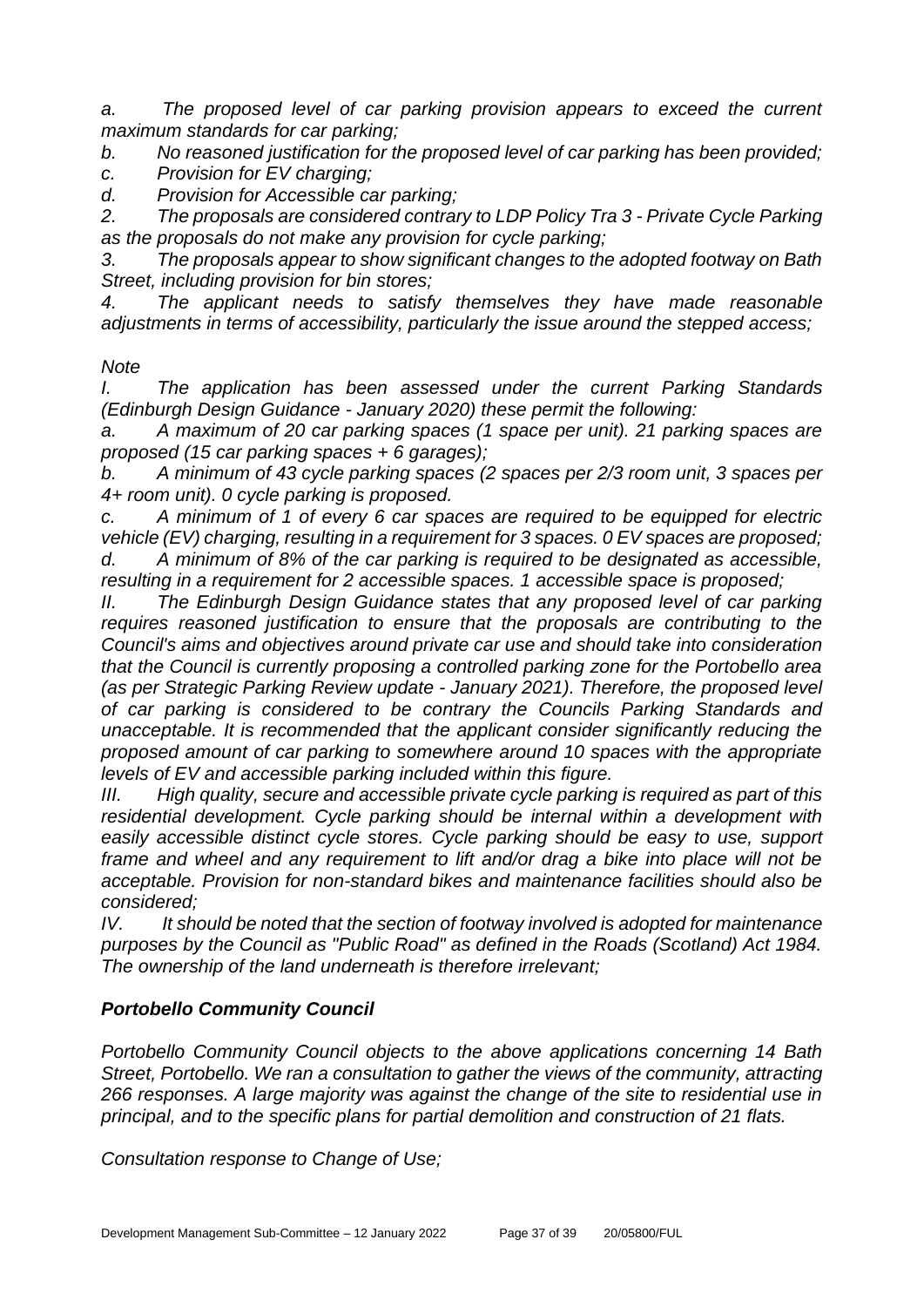*Strongly Support or Support - 14% Neutral - 5% Strongly Object or Object - 81%*

*Consultation response to this Application;* 

*Strongly Support of Support - 14% Neutral - 1% Strongly Object or Object - 85%*

*Whilst there is a very small level of support for residential development, and the façade retention to keep some of the character of the building, there is significant opposition to the development just as with the previous applications for the site. The existing building is held in high regard by people and is of considerable local importance. Whilst the building may not be in the best of conditions, and has been altered over the years, it is still highly valued for its architectural style, its history within the community, and as a functional space.*

*Many people responding to the proposals have expressed the desire to see the building continue to function in public use, and the possibilities for that must be explored in detail. When it comes to the proposed development concerns have been expressed about the scale, massing, over-development, over-shadowing, and the impact of traffic and access in what is a very congested area.*

*The Listed status of the building is a recognition of its local importance and that designation should not be set aside without robust examination of the supplied technical report. In short we feel that: the Application has failed to demonstrate a case for the demolition of what is a highly valued local building: that the proposed re-development would be detrimental to local character and amenity: and that local opinion seems decisively in favour of rejecting both applications.* 

#### *Waste*

*As this is to be a residential development, waste and cleansing services would be expected to be the service provider for the collection of any domestic and/or recycling waste produced.* 

*Waste strategy agreed at this stage Y/N N*

*I have looked at the drawings available in the planning portal file, we would require further input to the points raised below in conjunction with our current instruction for architects and developers guidance, available at https://www.edinburgh.gov.uk/wasteplanning , to ensure waste and recycling requirements have been fully considered.*

- *1. Confirmation on the waste strategy for the 21 flat/units (requirement below).*
- *2. Confirmation that all the points raised in our guidance have been adhered to for the proposed bin store.*